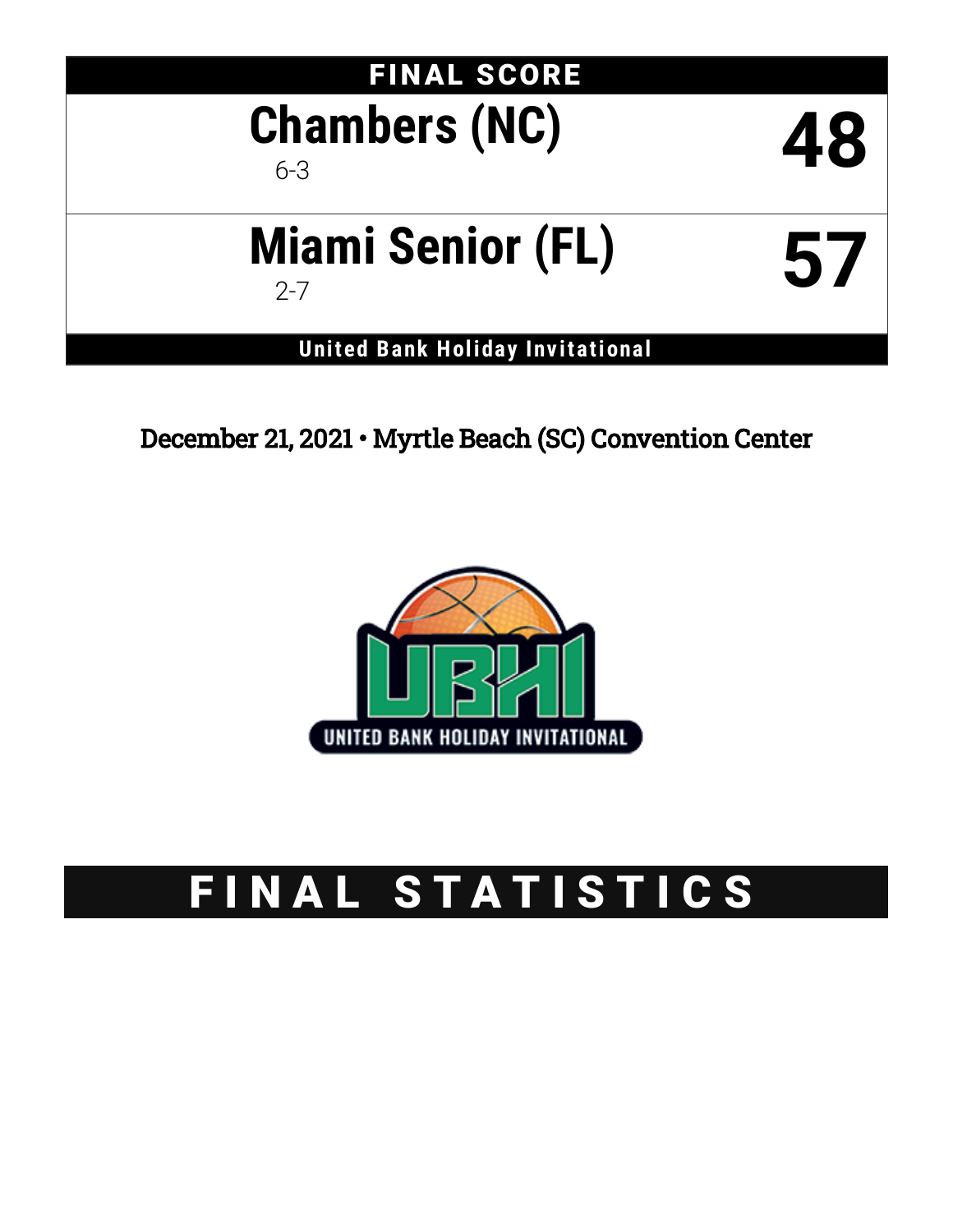## **Official Box Score Chambers (NC) vs Miami Senior (FL) Game Totals -- Final Statistics December 21, 2021 at Myrtle Beach (SC) Convention Center**



|                 | <b>Chambers (NC) 48</b>  |          |                 |          |         | Record: 6-3 |               |     |               |               |               |              |              |                |        |       |
|-----------------|--------------------------|----------|-----------------|----------|---------|-------------|---------------|-----|---------------|---------------|---------------|--------------|--------------|----------------|--------|-------|
| No.             | Player                   | S.       | Pts             | FG       | 3FG     | FT          | 0R            | DR. | TR            | PF            | A             | TO           | <b>B</b> lk  | Stl            | Min    | $+/-$ |
| 10              | <b>HOLLOWAY, MILA</b>    | $\ast$   | 12 <sup>°</sup> | $5 - 12$ | $0 - 1$ | $2 - 4$     |               | 2   | 3             | 3             | 3             | 5            | 0            | 5              | 36     | -9    |
| 12 <sup>°</sup> | HALL, AMIAYA             | $\star$  | 3               | $1 - 4$  | $0 - 1$ | $1 - 2$     |               | 3   | 4             | $\Omega$      | $\Omega$      | $\Omega$     | $\Omega$     |                | 25     | $-13$ |
| 15              | <b>HICKS, SEINI</b>      | $\star$  | 8               | $4 - 7$  | $0 - 0$ | $0 - 2$     | $\mathcal{P}$ | 6   | 8             | 4             | 1             | 3            |              |                | -31    | -6    |
| 30              | HENDERSON, ZOE           | $^\star$ | 1               | $0 - 7$  | $0 - 0$ | $1 - 4$     |               |     | $\mathcal{P}$ | $\mathcal{P}$ | -1            | 5            | $\mathbf{0}$ | $\overline{2}$ | -33    | -9    |
| 33              | <b>MORELAND, TRINITY</b> | $\star$  | 19              | $9 - 16$ | $0 - 0$ | $1-5$       | 8             | 2   | 10            | 5             | $\mathbf{0}$  | 5            | 5            | $\Omega$       | 23     | -4    |
| 04              | HARRIS, JACLYN           |          | 3               | $1 - 5$  | $0 - 0$ | $1 - 2$     |               | 4   | 5             | 5             | $\mathcal{P}$ |              | $\Omega$     |                | 2 24   | 5     |
| 11              | <b>WASHINGTON, IMANI</b> |          | $\mathcal{P}$   | $1 - 2$  | $0 - 0$ | $0 - 0$     | $\Omega$      |     |               | $\Omega$      | $\Omega$      | 1            | 0            | $\Omega$       | 8      | -9    |
|                 | <b>TEAM</b>              |          |                 |          |         |             |               |     | $\mathcal{P}$ | $\Omega$      |               | $\mathbf{0}$ |              |                |        |       |
|                 | <b>TOTALS</b>            |          |                 | 48 21-53 | $0 - 2$ | $6 - 19$    | 15            | 20  | 35            | 19            |               | 26           | 6            |                | 17 180 |       |

#### *Shooting By Period*

| Period   | FG        | FG%   | 3FG     | 3FG%  | FT       | FT%   |
|----------|-----------|-------|---------|-------|----------|-------|
| 1st Qtr  | $3 - 12$  | 25%   | $0 - 1$ | 00%   | $1 - 2$  | 50%   |
| 2nd Qtr  | $6 - 16$  | 38%   | $0 - 0$ | 0%    | $4 - 10$ | 40%   |
| 3rd Qtr  | $6 - 10$  | 60%   | $0-0$   | 0%    | $0 - 5$  | 00%   |
| 4th Qtr  | $6 - 11$  | 55%   | $0 - 0$ | 0%    | $1 - 2$  | 50%   |
| 5th Qtr  | $0 - 4$   | 00%   | $0 - 1$ | 00%   | $0-0$    | 0%    |
| 1st Half | $9 - 28$  | 32%   | $0 - 1$ | 00%   | $5 - 12$ | 42%   |
| 2nd Half | 12-21     | 57%   | $0 - 0$ | 0%    | $1 - 7$  | 14%   |
| ot Half  | $0 - 4$   | 00%   | 0-1     | 00%   | $0-0$    | 0%    |
| OT:      | $0 - 0$   | $0\%$ | $0 - 0$ | 0%    | $0-0$    | 0%    |
| Game     | $21 - 53$ | 39.6% | $0 - 2$ | 00.0% | $6 - 19$ | 31.6% |

*Deadball Rebounds:* 7,0 *Last FG:* -

*Largest lead:* By 5 at 2nd-03:09 *Technical Fouls:* #10 HOLLOWAY @ 4th - 04:19;

|                   | <b>TOTALS</b>           |         | 57           | $20 - 51$ | $7 - 15$ | $10 - 22$ | 14       | 23 | 37 | 15 | 18             | 25       |             | 15           | 180            |       |
|-------------------|-------------------------|---------|--------------|-----------|----------|-----------|----------|----|----|----|----------------|----------|-------------|--------------|----------------|-------|
|                   | TEAM                    |         |              |           |          |           | 0        | 2  | 2  | 0  |                | 1        |             |              |                |       |
| 32                | LUCAS, NAIRE            |         | 4            | $1 - 3$   | $0-0$    | $2 - 4$   | 0        | 3  | 3  | 3  | $\Omega$       | 2        | $\Omega$    | 0            | 15             | 3     |
| 24                | ARAUJO, CAMERON         |         | 6            | $2-6$     | $1 - 3$  | $1 - 2$   | 4        | 1  | 5  |    |                | 4        | $\Omega$    | 3            | 22             | 1     |
| 21                | FENELON, DUMLYA         |         | 0            | $0 - 0$   | $0 - 0$  | $0 - 0$   | 0        | 1  |    | 0  |                | 2        | $\Omega$    | 1            | 3              | 1     |
| 20                | LINDSAY, ANNALISE       |         | 0            | $0 - 2$   | $0 - 0$  | $0 - 0$   |          | 0  |    |    | 0              |          | 0           | $\mathbf{0}$ | 5              | $-10$ |
| 03                | <b>WILSON, SYDNEY</b>   |         | 2            | $1 - 3$   | $0 - 0$  | $0 - 0$   |          | 0  |    |    |                |          | 0           | 0            | 5              | -6    |
| 00                | NOVOA, KATHERYN         |         | $\mathbf{0}$ | $0 - 2$   | $0 - 1$  | $0 - 0$   | $\Omega$ | 1  |    |    |                | $\Omega$ | $\Omega$    | $\Omega$     | $\overline{7}$ | 5     |
| 33                | <b>MORENA, DAIMELYS</b> | $\ast$  | 8            | $3 - 8$   | $0 - 0$  | $2 - 4$   | 2        | 3  | 5  | 3  |                |          |             | 3            | 19             | 7     |
| 23                | PETERSON, DANAJAH       | $\star$ | 13           | $4-6$     | $2 - 3$  | $3 - 4$   | 5.       | 3  | 8  |    | $\overline{2}$ | 2        | 0           | 2            | 30             | 8     |
| 22                | <b>WILSON, JOELLE</b>   | *       | 4            | $2 - 5$   | $0 - 0$  | $0 - 2$   |          | 5  | 6  |    | 2              | 4        | 0           | 2            | 29             | 13    |
| $12 \overline{ }$ | QUINN, JANAY            | $\ast$  | 13           | $4 - 11$  | $3-6$    | $2 - 6$   | 0        | 3  | 3  |    |                | 5        | $\Omega$    | 4            | 30             | 11    |
| 10                | HERNANDEZ, HAZEL        | *       |              | $3 - 5$   | $1 - 2$  | $0-0$     | 0        |    |    | 2  | 2              | 2        | 0           | 0            | 15             | 12    |
| No.               | Player                  | S       | Pts          | FG        | 3FG      | FT        | 0R       | DR | TR | PF | A              | TO       | <b>B</b> lk | Stl          | Min            | $+/-$ |

#### *Shooting By Period* **Period FG FG% 3FG 3FG% FT FT%** 1st Qtr 4-9 44% 2-4 50% 2-2 100% 2nd Qtr 6-15 40% 2-4 50% 1-4 25% 3rd Qtr 6-13 46% 2-3 67% 0-0 0% 4th Qtr 1-9 11% 1-4 25% 4-10 40% 5th Qtr 3-5 60% 0-0 0% 3-6 50% 1st Half 10-24 42% 4-8 50% 3-6 50% 2nd Half 7-22 32% 3-7 43% 4-10 40% ot Half 3-5 60% 0-0 0% 3-6 50% OT: 0-0 0% 0-0 0% 0-0 0% **Game 20-51 39.2% 7-15 46.7% 10-22 45.5%**

*Deadball Rebounds:* 9,0 *Last FG:* 5th-01:43 *Largest lead:* By 10 at 4th-05:40 *Technical Fouls:* None.

| Game Notes:                                                 | <b>Score</b>                                   |    |                 |    |    |    | 1st 2nd 3rd 4th 5th TOTPoints | <b>CHAMBERS</b> | <b>MIAMI-SR</b> |
|-------------------------------------------------------------|------------------------------------------------|----|-----------------|----|----|----|-------------------------------|-----------------|-----------------|
| Officials:                                                  | <b>CHAMBERS</b>                                |    | 16              | 12 | 13 | 48 | In the Paint                  | 40              | 22              |
| Start Time: 11:15 a.m.                                      | <b>MIAMI-SR</b>                                | 12 | 15              | 14 |    | 57 | <b>Off Turns</b>              | 21              | 33              |
| Neutral Court:                                              |                                                |    |                 |    |    |    | 2nd Chance                    | 10              | 13              |
| 2021 UNITED BANK HOLIDAY INVITATIONAL ** 5th<br>Place Game: | <b>CHAMBERS led for 8:59. MIAMI-SR led for</b> |    |                 |    |    |    | <b>Fast Break</b>             |                 | 14              |
|                                                             | 24:33.<br>Game was tied for 2:28.              |    |                 |    |    |    | Bench                         |                 | 12              |
|                                                             | Times tied: <b>6</b>                           |    | Lead Changes: 7 |    |    |    | Per Poss                      | 0.615<br>27/78  | 0.760<br>28/75  |

#### **Miami Senior (FL) 57 Record: 2-7**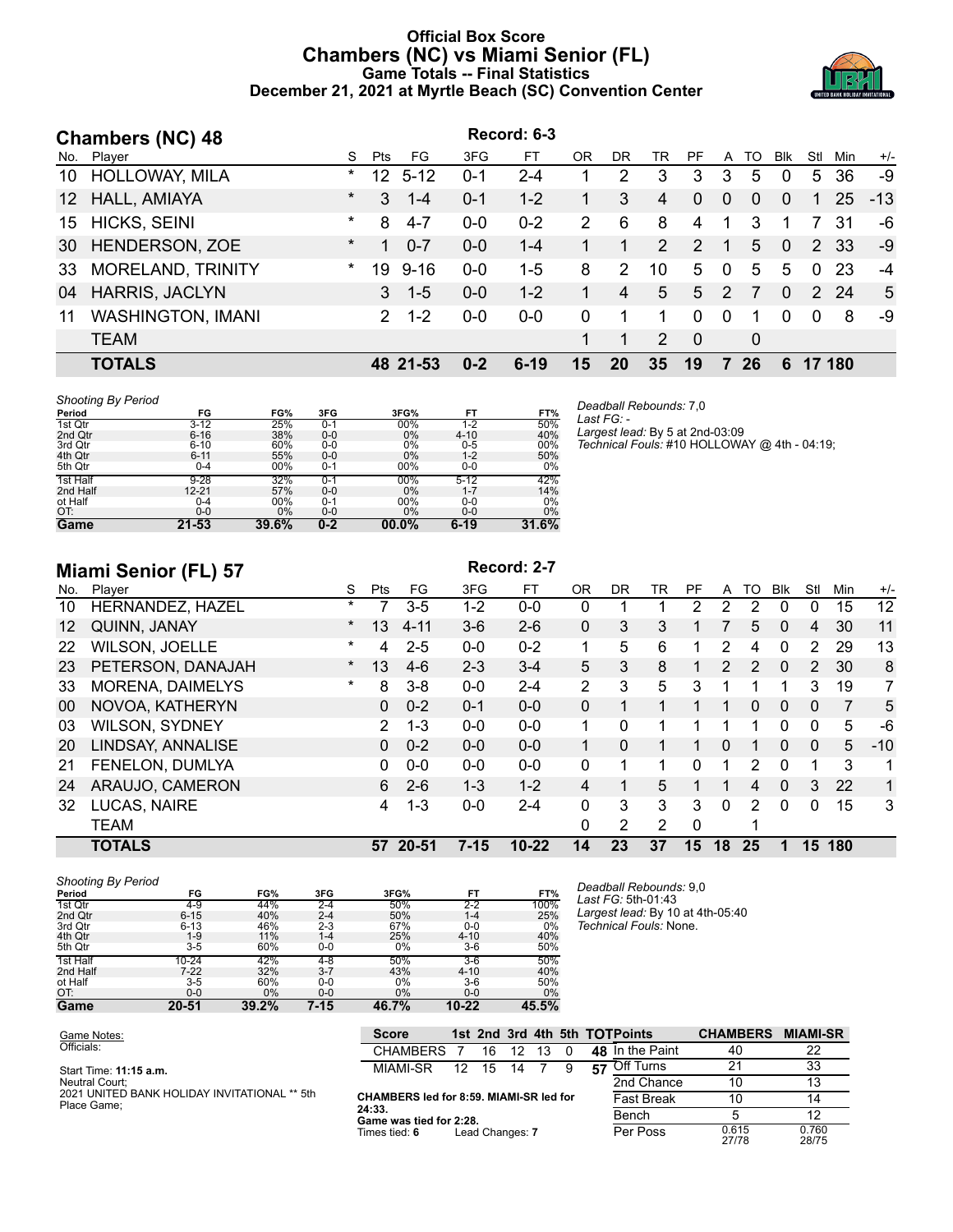#### **Official Box Score Chambers (NC) vs Miami Senior (FL) First Half Statistics Only December 21, 2021 at Myrtle Beach (SC) Convention Center**



|                 | <b>Chambers (NC) 23</b>  |         |               |           |         | Record: 6-3 |          |           |               |           |                |          |            |            |            |       |
|-----------------|--------------------------|---------|---------------|-----------|---------|-------------|----------|-----------|---------------|-----------|----------------|----------|------------|------------|------------|-------|
| No.             | Player                   | S.      | <b>Pts</b>    | <b>FG</b> | 3FG     | <b>FT</b>   | OR       | <b>DR</b> | <b>TR</b>     | <b>PF</b> | A              | TO       | <b>Blk</b> | <b>Stl</b> | <b>Min</b> | $+/-$ |
| 10              | <b>HOLLOWAY, MILA</b>    | $\star$ | 3             | $1 - 5$   | $0 - 1$ | $1 - 2$     | $\Omega$ |           |               | 0         |                |          | 0          | 4          | 16         | $-4$  |
| 12 <sup>°</sup> | HALL, AMIAYA             | $\ast$  | 1             | $0 - 1$   | $0 - 0$ | $1 - 2$     | $\Omega$ | 2         | 2             | $\Omega$  | $\overline{0}$ | $\Omega$ | 0          |            | 12         | -9    |
| 15              | <b>HICKS, SEINI</b>      | $\ast$  | $\mathcal{P}$ | $1 - 2$   | $0 - 0$ | $0-0$       | $\Omega$ | 1         | 1             | 3         | $\Omega$       |          |            | 2          | 11         | -1    |
| 30              | HENDERSON, ZOE           | $\ast$  | 1             | $0 - 4$   | $0 - 0$ | $1 - 4$     |          |           | $\mathcal{P}$ | 1         | 1              | 3        | $\Omega$   |            | 15         | -6    |
| 33              | MORELAND, TRINITY        | $\star$ | 13            | $6 - 13$  | $0 - 0$ | $1 - 2$     | 8        | 2         | 10            | 1.        | $\Omega$       | 4        | 2          | $\Omega$   | 14         | -1    |
| 04              | HARRIS, JACLYN           |         | 3             | $1 - 2$   | $0 - 0$ | $1 - 2$     |          | 2         | $\mathbf{3}$  | 1         | $\mathcal{P}$  | $\Omega$ | 0          | $\Omega$   | 10         | 2     |
| 11              | <b>WASHINGTON, IMANI</b> |         | 0             | $0 - 1$   | $0 - 0$ | $0-0$       | 0        | 0         | $\Omega$      | $\Omega$  | $\Omega$       |          | 0          | $\Omega$   | 2          | $-1$  |
|                 | <b>TEAM</b>              |         |               |           |         |             |          | 1         | $\mathcal{P}$ | - 0       |                | 0        |            |            |            |       |
|                 | <b>TOTALS</b>            |         | 23.           | $9 - 28$  | $0 - 1$ | $5-12$      |          | 10        | 21            | 6         | 4              | 10       | 3          | 8          | 80         |       |

| Shooting By Period<br>Period | FG        | FG%   | 3FG     | 3FG%     | <b>FT</b> | FT%   |
|------------------------------|-----------|-------|---------|----------|-----------|-------|
| 1st Otr                      | $3 - 12$  | 25%   | $0 - 1$ | $00\%$   | $1-2$     | 50%   |
| 2nd Qtr                      | $6 - 16$  | 38%   | $0 - 0$ | $0\%$    | $4 - 10$  | 40%   |
| 1st Half                     | $21 - 49$ | 43%   | $0 - 1$ | $00\%$   | $6-19$    | 32%   |
| Game                         | $21 - 53$ | 39.6% | $0 - 2$ | $00.0\%$ | $6 - 19$  | 31.6% |

*Deadball Rebounds:* 7,0 *Last FG Half:* CHAMBERS 2nd-01:44

# **Miami Senior (FL) 27 Record: 2-7**

| No.               | $\cdots$ – $\cdots$<br>Player | S        | <b>Pts</b>     | <b>FG</b> | 3FG     | <b>FT</b> | <b>OR</b>    | DR       | <b>TR</b>      | PF | A            | TO       | <b>B</b> lk | Stl          | Min            | $+/-$ |
|-------------------|-------------------------------|----------|----------------|-----------|---------|-----------|--------------|----------|----------------|----|--------------|----------|-------------|--------------|----------------|-------|
| 10                | HERNANDEZ, HAZEL              | *        | 5              | $2 - 4$   | $1 - 2$ | $0 - 0$   | 0            |          |                |    | 2            |          | 0           | 0            | 10             | 11    |
| $12 \overline{ }$ | QUINN, JANAY                  | $\ast$   | 6              | $2 - 5$   | $2 - 4$ | $0-0$     | $\Omega$     | 2        | 2              | 0  | 4            |          | 0           |              | 13             | 7     |
| 22                | WILSON, JOELLE                | $\ast$   | 0              | $0 - 0$   | $0 - 0$ | $0 - 0$   | 0            | 4        | 4              | 0  | $\mathbf{0}$ | 2        | 0           | 0            | 12             | 9     |
| 23                | PETERSON, DANAJAH             | $^\star$ | 6              | $2 - 4$   | $1 - 2$ | $1 - 2$   | 2            |          | 3              |    |              |          | 0           |              | 14             | 2     |
| 33                | <b>MORENA, DAIMELYS</b>       | $\star$  | 6              | $2 - 4$   | $0 - 0$ | $2 - 4$   | 1            | 0        | 1              |    |              |          | 1           |              | 11             | 5     |
| 00                | NOVOA, KATHERYN               |          | 0              | $0 - 1$   | $0 - 0$ | $0 - 0$   | $\Omega$     | $\Omega$ | $\Omega$       | 1. | $\Omega$     | $\Omega$ | $\Omega$    | $\Omega$     | 3              | 6     |
| 03                | WILSON, SYDNEY                |          | 0              | $0 - 2$   | $0 - 0$ | $0 - 0$   | $\mathbf{0}$ | 0        | 0              |    | 0            |          | 0           | 0            | 2              | -7    |
| 20                | LINDSAY, ANNALISE             |          | 0              | $0 - 1$   | $0 - 0$ | $0 - 0$   | 1            | 0        | 1              |    | 0            | 1        | 0           | $\mathbf{0}$ | 4              | $-5$  |
| 21                | FENELON, DUMLYA               |          | 0              | $0 - 0$   | $0 - 0$ | $0 - 0$   | 0            | 0        | 0              | 0  | 0            | 0        | 0           | $\Omega$     | $\mathbf 0$    | 0     |
| 24                | ARAUJO, CAMERON               |          | $\overline{2}$ | $1 - 2$   | $0 - 0$ | $0 - 0$   | 1            | 0        | 1              |    | $\Omega$     | 2        | $\Omega$    | 2            | $\overline{7}$ | $-3$  |
| 32                | LUCAS, NAIRE                  |          | 2              | $1 - 1$   | $0-0$   | $0 - 0$   | 0            | 2        | $\overline{2}$ | 3  | 0            |          | 0           | $\Omega$     | 4              | -5    |
|                   | <b>TEAM</b>                   |          |                |           |         |           | 0            |          | ◢              | 0  |              | 0        |             |              |                |       |
|                   | <b>TOTALS</b>                 |          | 27             | $10 - 24$ | $4 - 8$ | $3 - 6$   | 5            | 11       | 16             | 10 | 8            | 11       |             | 5            | 80             |       |

| <b>Shooting By Period</b><br>Period | FG        | FG%   | 3FG     | 3FG%  | FТ        | FT%   |
|-------------------------------------|-----------|-------|---------|-------|-----------|-------|
| 1st Otr                             | 4-9       | 44%   | 2-4     | 50%   | $2 - 2$   | 100%  |
| 2nd Qtr                             | $6 - 15$  | 40%   | $2 - 4$ | 50%   | $1 - 4$   | 25%   |
| 1st Half                            | 17-46     | 37%   | 7-15    | 47%   | 7-16      | 44%   |
| Game                                | $20 - 51$ | 39.2% | 7-15    | 46.7% | $10 - 22$ | 45.5% |

*Deadball Rebounds:* 9,0 *Last FG Half:* MIAMI-SR 2nd-00:53

| Game Notes:                                  | <b>Score</b>    |    |    |    |  |       | 1st 2nd 3rd 4th 5th TOTPoints from (This CHAMBERS MIAMI- |    |
|----------------------------------------------|-----------------|----|----|----|--|-------|----------------------------------------------------------|----|
| Officials:                                   | <b>CHAMBERS</b> |    | 16 | 12 |  | 48    | "Period)                                                 | SR |
| Start Time: <b>11:15 a.m.</b>                | MIAMI-SR        | 12 | 15 | 14 |  | $-57$ | In the Paint                                             |    |
| Neutral Court:                               |                 |    |    |    |  |       | Off Turns                                                | 10 |
| 2021 UNITED BANK HOLIDAY INVITATIONAL ** 5th |                 |    |    |    |  |       | 2nd Chance                                               |    |
| Place Game:                                  |                 |    |    |    |  |       | <b>Fast Break</b>                                        |    |
|                                              |                 |    |    |    |  |       | Bench                                                    |    |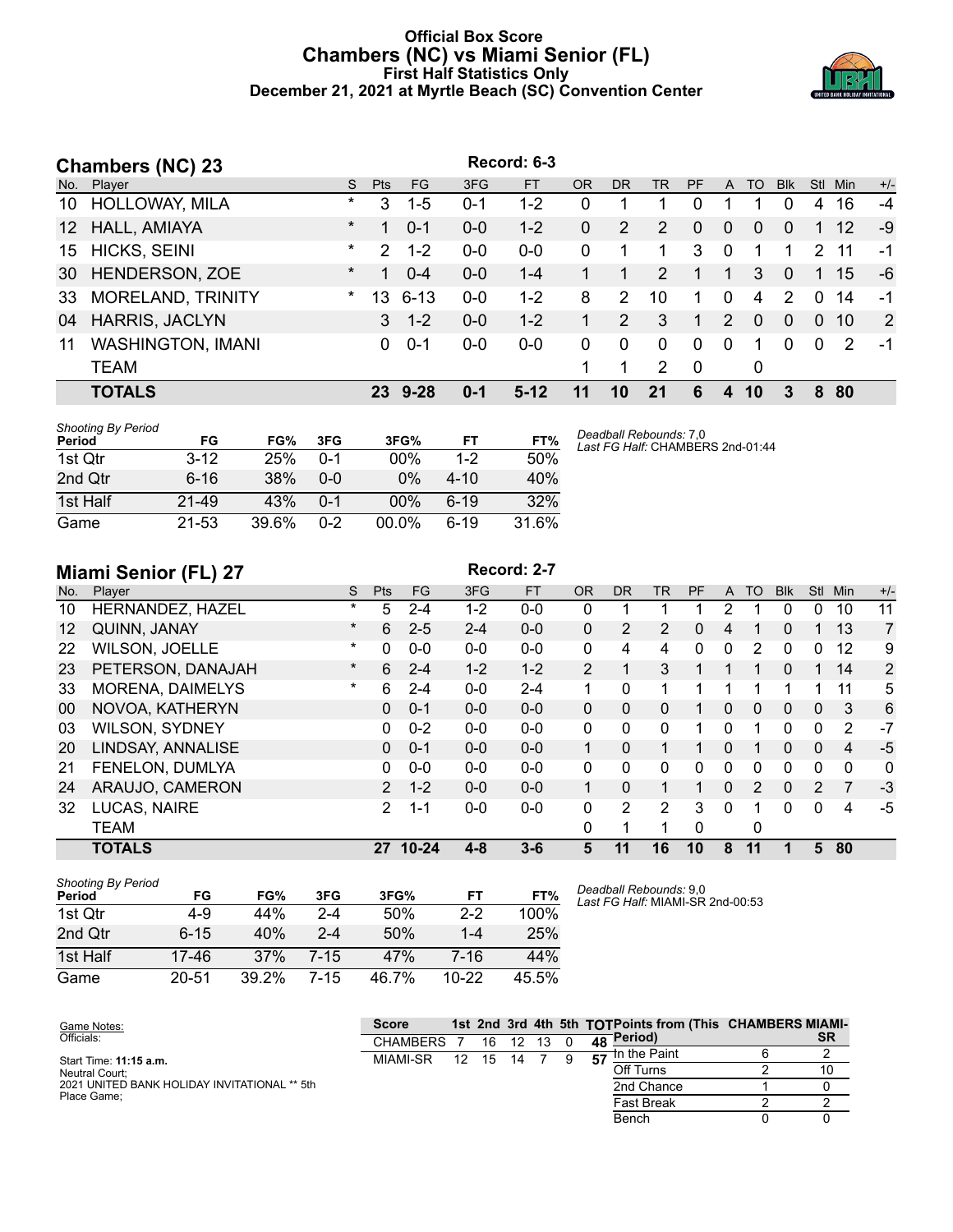#### **Official Play-By-Play Chambers (NC) vs Miami Senior (FL) First Quarter December 21, 2021 at Myrtle Beach (SC) Convention Center**



#### **Period 1**

#### **Starters:**

Chambers (NC): 10 HOLLOWAY,MILA; 12 HALL,AMIAYA; 15 HICKS,SEINI; 30 HENDERSON,ZOE; 33 MORELAND,TRINITY;<br>Miami Senior (FL): 10 HERNANDEZ,HAZEL; 12 QUINN,JANAY; 22 WILSON,JOELLE; 23 PETERSON,DANAJAH; 33 MORENA,DAIMELYS;

| Time           | <b>VISITORS: Chambers (NC)</b>                        | Score    | <b>Margin</b>  | HOME: Miami Senior (FL)                   |
|----------------|-------------------------------------------------------|----------|----------------|-------------------------------------------|
| 07:44          | MISSED JUMPER by MORELAND, TRINITY                    |          |                |                                           |
| 07:44          |                                                       |          |                | REBOUND (DEF) by TEAM                     |
| 07:30          |                                                       |          |                | MISSED 3PTR by QUINN, JANAY               |
| 07:30          |                                                       |          |                | REBOUND (OFF) by PETERSON, DANAJAH        |
| 07:24          |                                                       |          |                | TURNOVER by QUINN, JANAY                  |
| 07:23          | STEAL by HICKS, SEINI                                 |          |                |                                           |
| 07:21          | GOOD! JUMPER by HICKS, SEINI [FB/PNT]                 | $0 - 2$  | V <sub>2</sub> |                                           |
| 07:12          |                                                       |          |                | MISSED JUMPER by HERNANDEZ, HAZEL         |
| 07:12          | REBOUND (DEF) by MORELAND, TRINITY                    |          |                |                                           |
| 06:55          | GOOD! LAYUP by MORELAND, TRINITY [PNT]                | $0 - 4$  | V <sub>4</sub> |                                           |
| 06:55          | ASSIST by HOLLOWAY, MILA                              |          |                |                                           |
| 06:39          |                                                       |          |                | TURNOVER by HERNANDEZ, HAZEL              |
| 06:36          | STEAL by HALL, AMIAYA                                 |          |                |                                           |
| 06:25          | FOUL by HENDERSON, ZOE                                |          |                |                                           |
| 06:25          | TURNOVER by HENDERSON, ZOE                            |          |                |                                           |
| 06:17          |                                                       | $3 - 4$  | V <sub>1</sub> | GOOD! 3PTR by QUINN, JANAY                |
| 06:17          |                                                       |          |                | ASSIST by HERNANDEZ, HAZEL                |
| 05:57          | MISSED LAYUP by MORELAND, TRINITY                     |          |                |                                           |
| 05:57          | REBOUND (OFF) by MORELAND, TRINITY                    |          |                |                                           |
| 05:54          | MISSED JUMPER by MORELAND, TRINITY                    |          |                |                                           |
| 05:54          | REBOUND (OFF) by MORELAND, TRINITY                    |          |                |                                           |
| 05:52          | MISSED LAYUP by MORELAND, TRINITY                     |          |                |                                           |
| 05:52          | REBOUND (OFF) by MORELAND, TRINITY                    |          |                |                                           |
| 05:49<br>05:35 | TURNOVER by MORELAND, TRINITY<br>FOUL by HICKS, SEINI |          |                |                                           |
| 05:16          | FOUL by MORELAND, TRINITY                             |          |                |                                           |
| 05:16          |                                                       | $4 - 4$  | T              |                                           |
| 05:16          |                                                       | $5 - 4$  | H <sub>1</sub> | GOOD! FT by MORENA, DAIMELYS              |
| 04:57          | MISSED JUMPER by HICKS, SEINI                         |          |                | GOOD! FT by MORENA, DAIMELYS              |
| 04:57          |                                                       |          |                | REBOUND (DEF) by QUINN, JANAY             |
| 04:51          |                                                       | $7 - 4$  | H <sub>3</sub> | GOOD! LAYUP by PETERSON, DANAJAH [FB/PNT] |
| 04:51          |                                                       |          |                | ASSIST by HERNANDEZ, HAZEL                |
| 04:38          | TURNOVER by MORELAND, TRINITY                         |          |                |                                           |
| 04:19          |                                                       | $10 - 4$ | H <sub>6</sub> | GOOD! 3PTR by PETERSON, DANAJAH           |
| 04:19          |                                                       |          |                | ASSIST by QUINN, JANAY                    |
| 03:57          |                                                       |          |                | FOUL by HERNANDEZ, HAZEL                  |
| 03:30          | TURNOVER by HENDERSON, ZOE                            |          |                |                                           |
| 03:30          |                                                       |          |                | STEAL by MORENA, DAIMELYS                 |
| 03:11          |                                                       | $12 - 4$ | H <sub>8</sub> | GOOD! JUMPER by MORENA, DAIMELYS          |
| 03:11          |                                                       |          |                | ASSIST by QUINN, JANAY                    |
| 03:07          | <b>TIMEOUT TEAM</b>                                   |          |                |                                           |
| 02:59          | TURNOVER by HOLLOWAY, MILA                            |          |                |                                           |
| 02:59          |                                                       |          |                | STEAL by PETERSON, DANAJAH                |
| 02:58          |                                                       |          |                | TURNOVER by PETERSON, DANAJAH             |
| 02:57          | STEAL by HOLLOWAY, MILA                               |          |                |                                           |
| 02:44          | FOUL by HICKS, SEINI                                  |          |                |                                           |
| 02:44          | TURNOVER by HICKS, SEINI                              |          |                |                                           |
| 02:44          | SUB IN: HARRIS, JACLYN                                |          |                |                                           |
| 02:44          | SUB OUT: HALL, AMIAYA                                 |          |                |                                           |
| 02:30          |                                                       |          |                | MISSED JUMPER by QUINN, JANAY             |
| 02:30          | BLOCK by MORELAND, TRINITY                            |          |                |                                           |
| 02:27          | REBOUND (DEF) by MORELAND, TRINITY                    |          |                |                                           |
| 02:21          | MISSED JUMPER by HENDERSON, ZOE                       |          |                |                                           |
| 02:21          | REBOUND (OFF) by TEAM                                 |          |                |                                           |
| 02:19          | SUB IN: HALL, AMIAYA                                  |          |                |                                           |
| 02:19          | SUB OUT: HICKS, SEINI                                 |          |                |                                           |
| 02:13          |                                                       |          |                | FOUL by MORENA, DAIMELYS                  |
| 02:13          | MISSED FT by HALL, AMIAYA                             |          |                |                                           |
| 02:13          | REBOUND (DEADB) by TEAM                               |          |                |                                           |
| 02:13          | GOOD! FT by HALL, AMIAYA                              | $12-5$   | H 7            |                                           |
| 02:13          |                                                       |          |                | SUB IN: ARAUJO, CAMERON                   |
| 02:13          |                                                       |          |                | SUB OUT: HERNANDEZ, HAZEL                 |
| 01:55          |                                                       |          |                | TURNOVER by WILSON, JOELLE                |
| 01:55          | STEAL by HENDERSON, ZOE                               |          |                |                                           |
| 01:53          | MISSED LAYUP by HENDERSON, ZOE                        |          |                |                                           |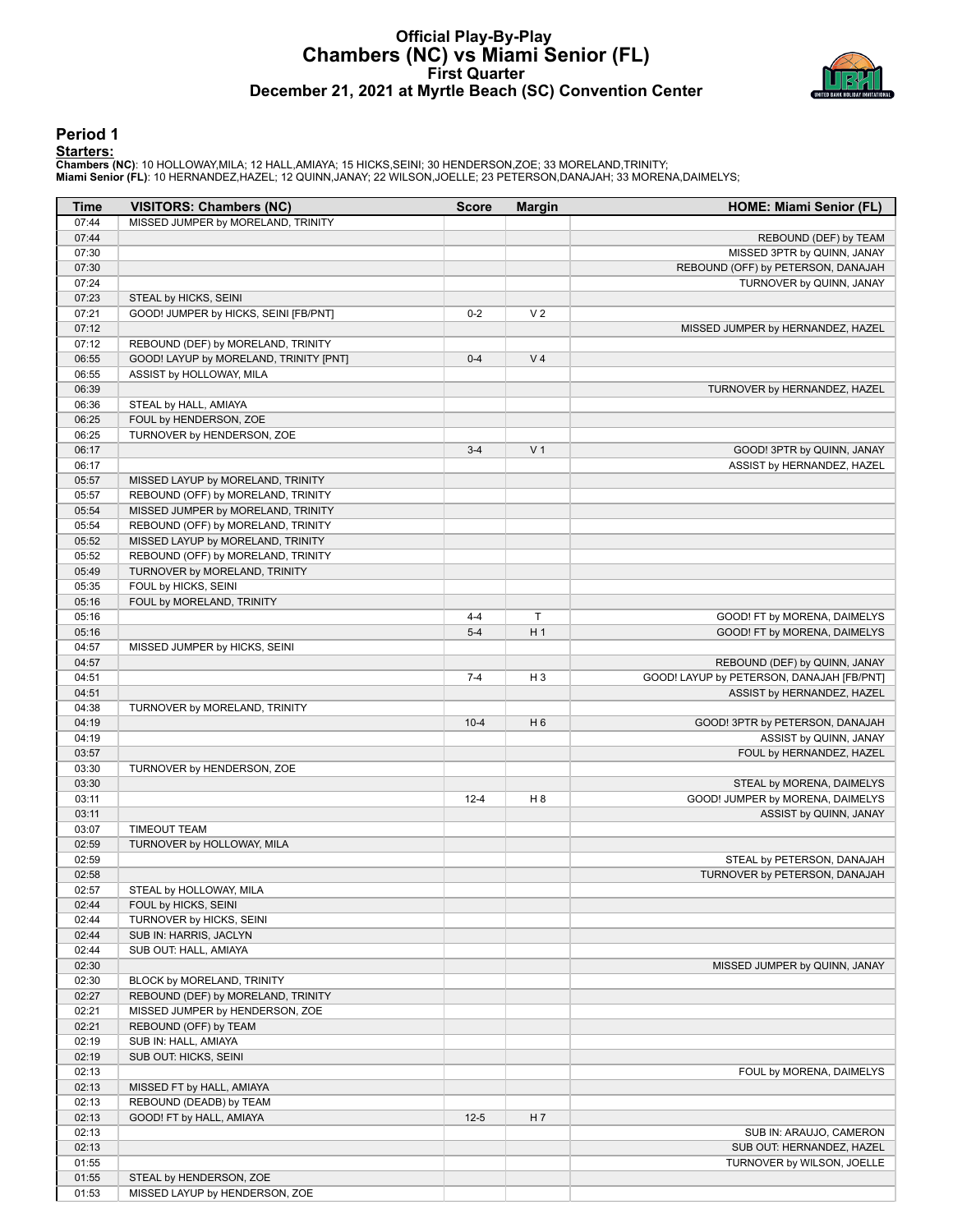| <b>Time</b> | <b>VISITORS: Chambers (NC)</b>         | <b>Score</b> | <b>Margin</b>  | <b>HOME: Miami Senior (FL)</b>  |
|-------------|----------------------------------------|--------------|----------------|---------------------------------|
| 01:53       |                                        |              |                | REBOUND (DEF) by WILSON, JOELLE |
| 01:47       |                                        |              |                | TURNOVER by WILSON, JOELLE      |
| 01:21       |                                        |              |                | FOUL by ARAUJO, CAMERON         |
| 01:21       | SUB IN: WASHINGTON, IMANI              |              |                |                                 |
| 01:21       | SUB OUT: HENDERSON, ZOE                |              |                |                                 |
| 01:02       | TURNOVER by MORELAND, TRINITY          |              |                |                                 |
| 01:01       |                                        |              |                | STEAL by ARAUJO, CAMERON        |
| 00:58       |                                        |              |                | MISSED LAYUP by ARAUJO, CAMERON |
| 00:58       | REBOUND (DEF) by HOLLOWAY, MILA        |              |                |                                 |
| 00:57       |                                        |              |                | FOUL by PETERSON, DANAJAH       |
| 00:48       | GOOD! LAYUP by MORELAND, TRINITY [PNT] | $12 - 7$     | H <sub>5</sub> |                                 |
| 00:48       | ASSIST by HARRIS, JACLYN               |              |                |                                 |
| 00:28       |                                        |              |                | MISSED 3PTR by QUINN, JANAY     |
| 00:28       | REBOUND (DEF) by HALL, AMIAYA          |              |                |                                 |
| 00:17       | MISSED JUMPER by HOLLOWAY, MILA        |              |                |                                 |
| 00:17       |                                        |              |                | BLOCK by MORENA, DAIMELYS       |
| 00:16       |                                        |              |                | REBOUND (DEF) by WILSON, JOELLE |
| 00:01       |                                        |              |                | TURNOVER by MORENA, DAIMELYS    |
| 00:01       | STEAL by HOLLOWAY, MILA                |              |                |                                 |
| 00:00       | MISSED 3PTR by HOLLOWAY, MILA          |              |                |                                 |
| 00:00       | REBOUND (OFF) by HARRIS, JACLYN        |              |                |                                 |

| <b>Points (This Period)</b> | <b>CHAMBERS</b> | <b>MIAMI-SR</b> |
|-----------------------------|-----------------|-----------------|
| In the Paint                |                 |                 |
| Off Turns                   | っ               | 10              |
| 2nd Chance                  |                 |                 |
| Fast Break                  | っ               | າ               |
| Bench                       |                 |                 |
| Per Poss                    | 0.438<br>4/16   | 0.750<br>5/16   |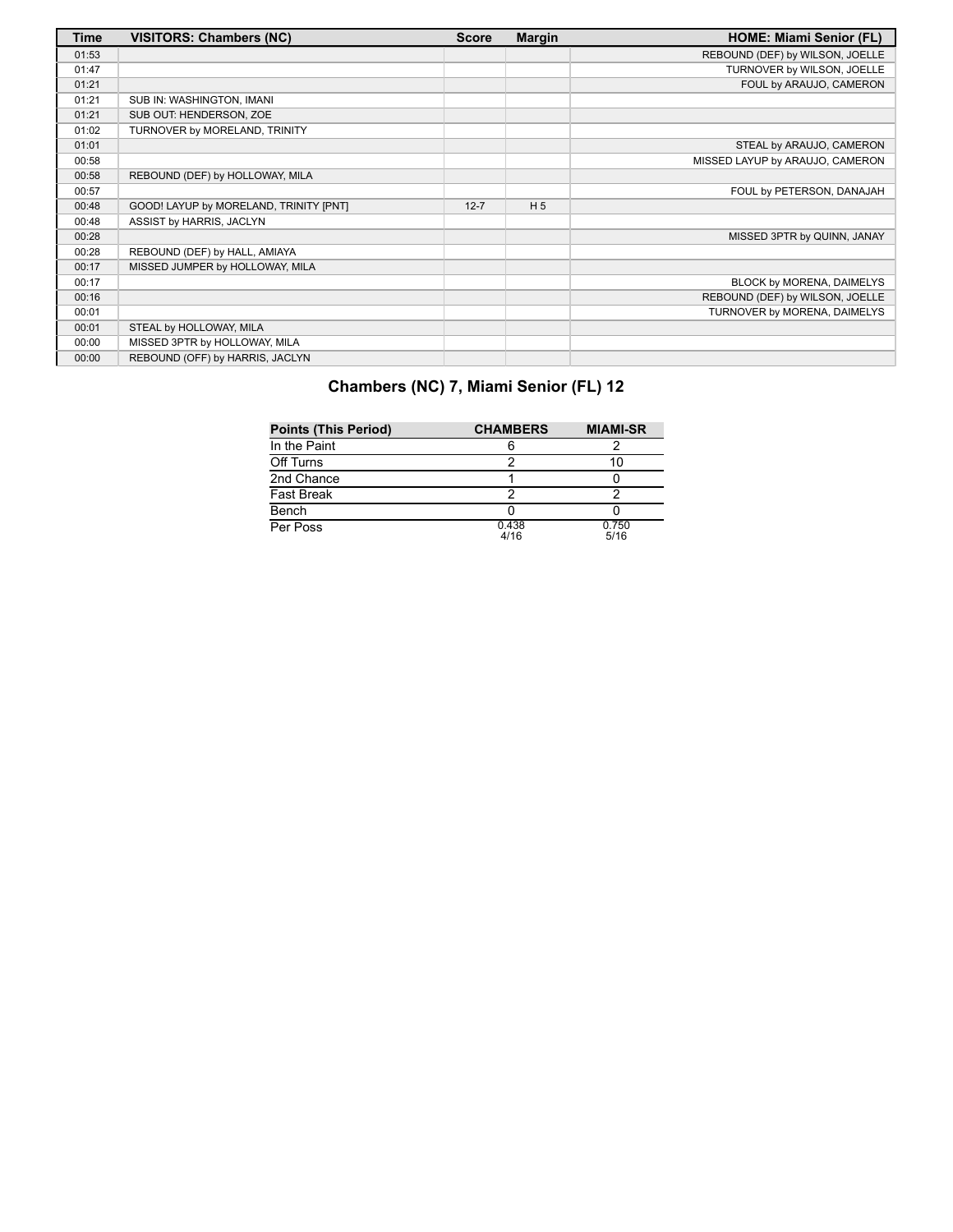## **Official Play-By-Play Chambers (NC) vs Miami Senior (FL) Second Quarter December 21, 2021 at Myrtle Beach (SC) Convention Center**



#### **Period 2**

#### **Starters:**

Chambers (NC): 10 HOLLOWAY,MILA; 12 HALL,AMIAYA; 15 HICKS,SEINI; 30 HENDERSON,ZOE; 33 MORELAND,TRINITY;<br>Miami Senior (FL): 10 HERNANDEZ,HAZEL; 12 QUINN,JANAY; 22 WILSON,JOELLE; 23 PETERSON,DANAJAH; 33 MORENA,DAIMELYS;

| Time           | <b>VISITORS: Chambers (NC)</b>                                       | <b>Score</b> | <b>Margin</b>  | HOME: Miami Senior (FL)              |
|----------------|----------------------------------------------------------------------|--------------|----------------|--------------------------------------|
| 07:51          | GOOD! LAYUP by HOLLOWAY, MILA [PNT]                                  | $12-9$       | $H_3$          |                                      |
| 07:48          |                                                                      |              |                | TURNOVER by LINDSAY, ANNALISE        |
| 07:48          | STEAL by HOLLOWAY, MILA                                              |              |                |                                      |
| 07:48          |                                                                      |              |                | FOUL by WILSON, SYDNEY               |
| 07:44          | MISSED LAYUP by WASHINGTON, IMANI                                    |              |                |                                      |
| 07:44          |                                                                      |              |                | REBOUND (DEF) by LUCAS, NAIRE        |
| 07:44          |                                                                      |              |                | MISSED JUMPER by WILSON, SYDNEY      |
| 07:44          | BLOCK by HICKS, SEINI                                                |              |                |                                      |
| 07:44          | REBOUND (DEF) by HICKS, SEINI                                        |              |                |                                      |
| 07:44          | SUB IN: WASHINGTON, IMANI                                            |              |                |                                      |
| 07:44          | SUB IN: HARRIS, JACLYN                                               |              |                |                                      |
| 07:44          | SUB OUT: HALL, AMIAYA                                                |              |                |                                      |
| 07:44          | SUB OUT: MORELAND, TRINITY                                           |              |                |                                      |
| 07:44          |                                                                      |              |                | SUB IN: ARAUJO, CAMERON              |
| 07:44          |                                                                      |              |                | SUB IN: LINDSAY, ANNALISE            |
| 07:44          |                                                                      |              |                | SUB IN: LUCAS, NAIRE                 |
| 07:44          |                                                                      |              |                | SUB IN: WILSON, SYDNEY               |
| 07:44          |                                                                      |              |                | SUB OUT: HERNANDEZ, HAZEL            |
| 07:44          |                                                                      |              |                | SUB OUT: QUINN, JANAY                |
| 07:44          |                                                                      |              |                | SUB OUT: WILSON, JOELLE              |
| 07:44          |                                                                      |              |                | SUB OUT: MORENA, DAIMELYS            |
| 07:22          |                                                                      |              |                | FOUL by LUCAS, NAIRE                 |
| 07:22          | GOOD! FT by HOLLOWAY, MILA                                           | $12 - 10$    | H <sub>2</sub> |                                      |
| 07:22          | MISSED FT by HOLLOWAY, MILA                                          |              |                |                                      |
| 07:22          |                                                                      |              |                | REBOUND (DEF) by LUCAS, NAIRE        |
| 07:22          | SUB IN: MORELAND, TRINITY                                            |              |                |                                      |
| 07:22          | SUB OUT: WASHINGTON, IMANI                                           |              |                |                                      |
| 07:14          |                                                                      |              |                | TURNOVER by ARAUJO, CAMERON          |
| 07:13          | STEAL by HOLLOWAY, MILA                                              |              |                |                                      |
| 07:01          | MISSED LAYUP by HARRIS, JACLYN                                       |              |                |                                      |
| 07:01          | REBOUND (OFF) by MORELAND, TRINITY                                   |              |                |                                      |
| 06:59          | GOOD! LAYUP by MORELAND, TRINITY [PNT]                               | $12 - 12$    | T              |                                      |
| 06:48          |                                                                      |              |                | TURNOVER by LUCAS, NAIRE             |
| 06:38          | GOOD! LAYUP by MORELAND, TRINITY [PNT]                               | $12 - 14$    | V <sub>2</sub> |                                      |
| 06:38          | ASSIST by HENDERSON, ZOE                                             |              |                |                                      |
| 06:29          |                                                                      |              |                | MISSED JUMPER by WILSON, SYDNEY      |
| 06:29          |                                                                      |              |                | REBOUND (OFF) by LINDSAY, ANNALISE   |
| 06:23          |                                                                      |              |                | MISSED 3PTR by PETERSON, DANAJAH     |
| 06:23          | REBOUND (DEF) by HENDERSON, ZOE                                      |              |                |                                      |
| 06:16          | MISSED LAYUP by HENDERSON, ZOE                                       |              |                |                                      |
| 06:16          |                                                                      |              |                | REBOUND (DEF) by PETERSON, DANAJAH   |
| 06:02          |                                                                      |              |                | TURNOVER by WILSON, SYDNEY           |
| 05:50          | GOOD! LAYUP by HARRIS, JACLYN [PNT]                                  | $12 - 16$    | V <sub>4</sub> |                                      |
| 05:36          |                                                                      |              |                | SUB IN: QUINN, JANAY                 |
| 05:36          |                                                                      |              |                | SUB OUT: WILSON, SYDNEY              |
| 05:24          |                                                                      |              |                | MISSED JUMPER by LINDSAY, ANNALISE   |
| 05:24          | BLOCK by MORELAND, TRINITY                                           |              |                | REBOUND (OFF) by ARAUJO, CAMERON     |
| 05:22          |                                                                      |              |                |                                      |
| 05:17          |                                                                      | $14 - 16$    | V <sub>2</sub> | GOOD! LAYUP by ARAUJO, CAMERON [PNT] |
| 05:04          | TURNOVER by MORELAND, TRINITY                                        |              |                |                                      |
| 04:35          |                                                                      | 16-16        | Т              | GOOD! JUMPER by LUCAS, NAIRE         |
| 04:35          |                                                                      |              |                | ASSIST by QUINN, JANAY               |
| 04:22          |                                                                      |              |                | FOUL by LINDSAY, ANNALISE            |
| 04:22          | MISSED FT by HENDERSON, ZOE                                          |              |                |                                      |
| 04:22<br>04:22 | REBOUND (DEADB) by TEAM                                              |              | V <sub>1</sub> |                                      |
| 04:07          | GOOD! FT by HENDERSON, ZOE                                           | $16-17$      |                |                                      |
| 04:06          | STEAL by HICKS, SEINI                                                |              |                | TURNOVER by ARAUJO, CAMERON          |
|                |                                                                      |              |                |                                      |
| 03:48<br>03:48 | MISSED LAYUP by HENDERSON, ZOE<br>REBOUND (OFF) by MORELAND, TRINITY |              |                |                                      |
| 03:47          | MISSED LAYUP by MORELAND, TRINITY                                    |              |                |                                      |
| 03:47          | REBOUND (OFF) by MORELAND, TRINITY                                   |              |                |                                      |
| 03:44          | MISSED LAYUP by MORELAND, TRINITY                                    |              |                |                                      |
| 03:44          | REBOUND (OFF) by HENDERSON, ZOE                                      |              |                |                                      |
|                |                                                                      |              |                | FOUL by LUCAS, NAIRE                 |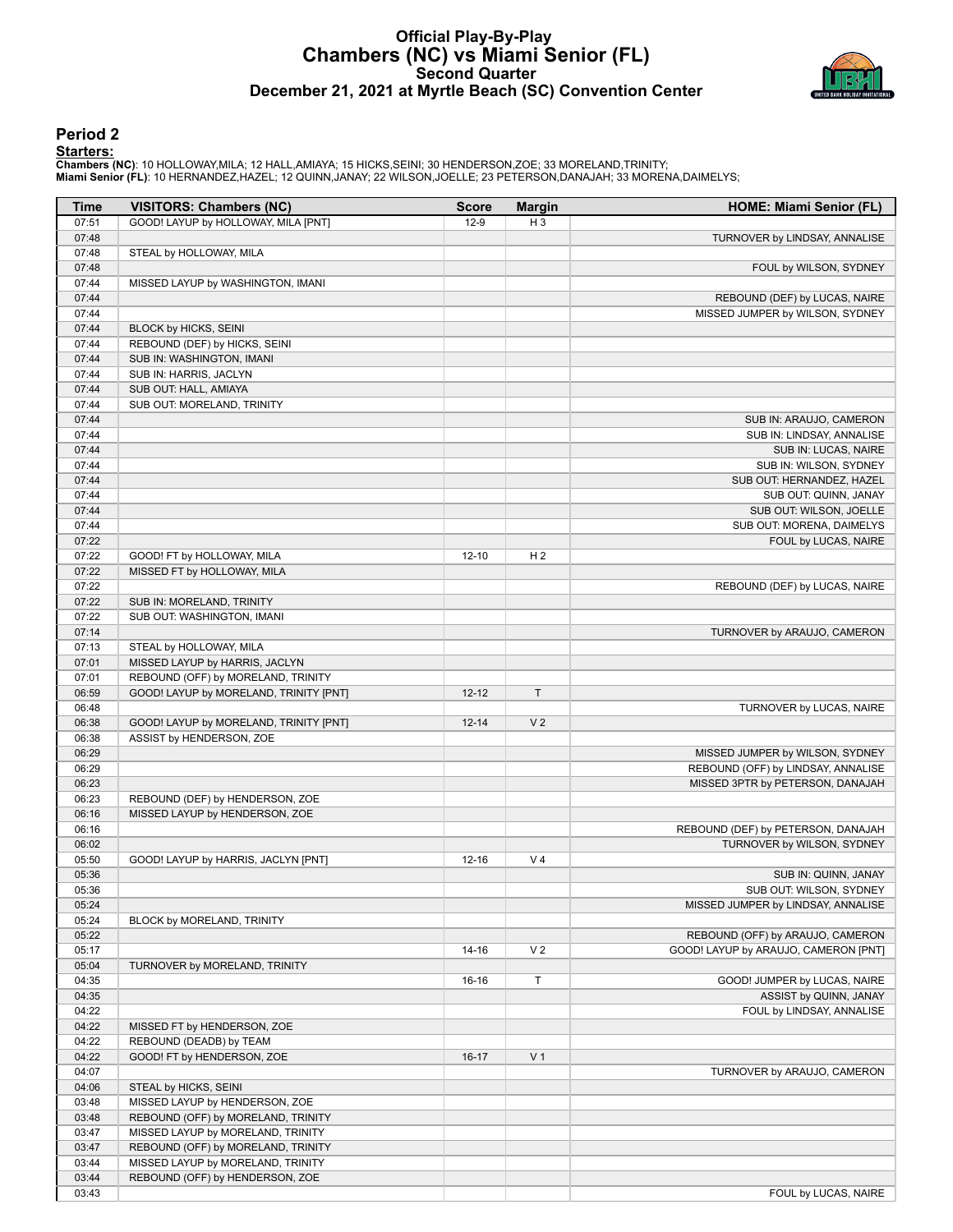| Time           | <b>VISITORS: Chambers (NC)</b>                | <b>Score</b> | <b>Margin</b>  | <b>HOME: Miami Senior (FL)</b>                                    |
|----------------|-----------------------------------------------|--------------|----------------|-------------------------------------------------------------------|
| 03:43          | MISSED FT by HENDERSON, ZOE                   |              |                |                                                                   |
| 03:43          | REBOUND (DEADB) by TEAM                       |              |                |                                                                   |
| 03:43          | MISSED FT by HENDERSON, ZOE                   |              |                |                                                                   |
| 03:43          | REBOUND (OFF) by MORELAND, TRINITY            |              |                |                                                                   |
| 03:40          |                                               |              |                | FOUL by LUCAS, NAIRE                                              |
| 03:40          | MISSED FT by MORELAND, TRINITY                |              |                |                                                                   |
| 03:40          | REBOUND (DEADB) by TEAM                       |              |                |                                                                   |
| 03:40          | GOOD! FT by MORELAND, TRINITY                 | 16-18        | V <sub>2</sub> |                                                                   |
| 03:40          |                                               |              |                | SUB IN: WILSON, JOELLE                                            |
| 03:40          |                                               |              |                | SUB IN: HERNANDEZ, HAZEL                                          |
| 03:40          |                                               |              |                | SUB IN: MORENA, DAIMELYS                                          |
| 03:40          |                                               |              |                | SUB OUT: ARAUJO, CAMERON                                          |
| 03:40          |                                               |              |                | SUB OUT: LINDSAY, ANNALISE                                        |
| 03:40          |                                               |              |                | SUB OUT: LUCAS, NAIRE                                             |
| 03:25          |                                               |              |                | MISSED LAYUP by MORENA, DAIMELYS                                  |
| 03:25          |                                               |              |                | REBOUND (OFF) by MORENA, DAIMELYS                                 |
| 03:25          | FOUL by HICKS, SEINI                          |              |                |                                                                   |
| 03:25          |                                               |              |                | MISSED FT by MORENA, DAIMELYS                                     |
| 03:25          |                                               |              |                | REBOUND (DEADB) by TEAM                                           |
| 03:25<br>03:25 |                                               |              |                | MISSED FT by MORENA, DAIMELYS                                     |
| 03:25          | REBOUND (DEF) by TEAM<br>SUB IN: HALL, AMIAYA |              |                |                                                                   |
| 03:25          | SUB OUT: HICKS, SEINI                         |              |                |                                                                   |
| 03:25          |                                               |              |                | SUB IN: NOVOA, KATHERYN                                           |
| 03:25          |                                               |              |                | SUB OUT: PETERSON, DANAJAH                                        |
| 03:14          |                                               |              |                | FOUL by NOVOA, KATHERYN                                           |
| 03:14          | GOOD! FT by HARRIS, JACLYN                    | 16-19        | V <sub>3</sub> |                                                                   |
| 03:14          | MISSED FT by HARRIS, JACLYN                   |              |                |                                                                   |
| 03:14          | REBOUND (OFF) by MORELAND, TRINITY            |              |                |                                                                   |
| 03:09          | GOOD! JUMPER by MORELAND, TRINITY             | $16 - 21$    | V <sub>5</sub> |                                                                   |
| 02:55          |                                               |              |                | MISSED JUMPER by MORENA, DAIMELYS                                 |
| 02:55          | REBOUND (DEF) by HALL, AMIAYA                 |              |                |                                                                   |
| 02:37          | MISSED LAYUP by MORELAND, TRINITY             |              |                |                                                                   |
| 02:37          |                                               |              |                | REBOUND (DEF) by HERNANDEZ, HAZEL                                 |
| 02:27          |                                               |              |                | MISSED 3PTR by HERNANDEZ, HAZEL                                   |
| 02:27          | REBOUND (DEF) by HARRIS, JACLYN               |              |                |                                                                   |
| 02:14          | MISSED LAYUP by HOLLOWAY, MILA                |              |                |                                                                   |
| 02:14          |                                               |              |                | REBOUND (DEF) by QUINN, JANAY                                     |
| 02:04          |                                               | 19-21        | V <sub>2</sub> | GOOD! 3PTR by QUINN, JANAY                                        |
| 02:04          |                                               |              |                | ASSIST by MORENA, DAIMELYS                                        |
| 01:44          | GOOD! LAYUP by MORELAND, TRINITY [PNT]        | 19-23        | V <sub>4</sub> |                                                                   |
| 01:44          | ASSIST by HARRIS, JACLYN                      |              |                |                                                                   |
| 01:41          |                                               | $21 - 23$    | V <sub>2</sub> | GOOD! LAYUP by MORENA, DAIMELYS [PNT]                             |
| 01:41          |                                               |              |                | ASSIST by QUINN, JANAY                                            |
| 01:15          | TURNOVER by HENDERSON, ZOE                    |              |                |                                                                   |
| 01:15<br>01:14 |                                               | 23-23        | T              | STEAL by QUINN, JANAY<br>GOOD! LAYUP by HERNANDEZ, HAZEL [FB/PNT] |
| 01:13          | SUB IN: WASHINGTON, IMANI                     |              |                |                                                                   |
| 01:13          | SUB OUT: MORELAND, TRINITY                    |              |                |                                                                   |
| 01:13          |                                               |              |                | SUB IN: PETERSON, DANAJAH                                         |
| 01:13          |                                               |              |                | SUB IN: ARAUJO, CAMERON                                           |
| 01:13          |                                               |              |                | SUB OUT: MORENA, DAIMELYS                                         |
| 01:13          |                                               |              |                | SUB OUT: QUINN, JANAY                                             |
| 01:09          | MISSED LAYUP by HALL, AMIAYA                  |              |                |                                                                   |
| 01:09          |                                               |              |                | REBOUND (DEF) by WILSON, JOELLE                                   |
| 00:53          |                                               | 26-23        | H <sub>3</sub> | GOOD! 3PTR by HERNANDEZ, HAZEL                                    |
| 00:53          |                                               |              |                | ASSIST by PETERSON, DANAJAH                                       |
| 00:46          | MISSED LAYUP by HOLLOWAY, MILA                |              |                |                                                                   |
| 00:46          |                                               |              |                | REBOUND (DEF) by WILSON, JOELLE                                   |
| 00:37          |                                               |              |                | MISSED JUMPER by PETERSON, DANAJAH                                |
| 00:37          |                                               |              |                | REBOUND (OFF) by PETERSON, DANAJAH                                |
| 00:28          |                                               |              |                | MISSED JUMPER by NOVOA, KATHERYN                                  |
| 00:28          | REBOUND (DEF) by HARRIS, JACLYN               |              |                |                                                                   |
| 00:05          | TURNOVER by WASHINGTON, IMANI                 |              |                |                                                                   |
| 00:04          |                                               |              |                | STEAL by ARAUJO, CAMERON                                          |
| 00:01          | FOUL by HARRIS, JACLYN                        |              |                |                                                                   |
| 00:01          |                                               |              |                | MISSED FT by PETERSON, DANAJAH                                    |
| 00:01          |                                               |              |                | REBOUND (DEADB) by TEAM                                           |
| 00:01          |                                               | 27-23        | H4             | GOOD! FT by PETERSON, DANAJAH                                     |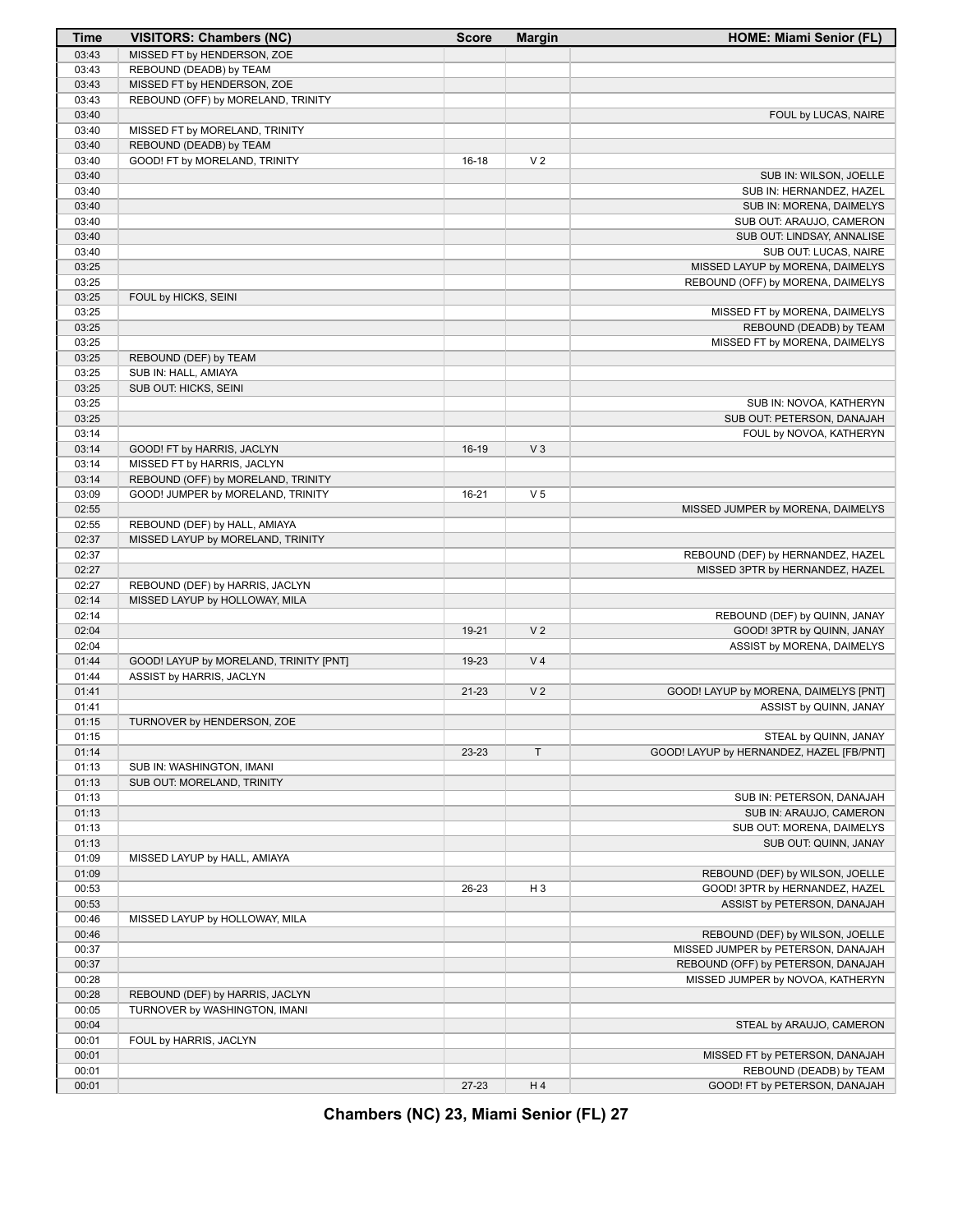| <b>Points (This Period)</b> | <b>CHAMBERS</b> | <b>MIAMI-SR</b> |
|-----------------------------|-----------------|-----------------|
| In the Paint                | 10              |                 |
| Off Turns                   |                 | 5               |
| 2nd Chance                  | 5               |                 |
| <b>Fast Break</b>           |                 |                 |
| Bench                       |                 |                 |
| Per Poss                    | 0.842<br>10/19  | 0.833<br>7/18   |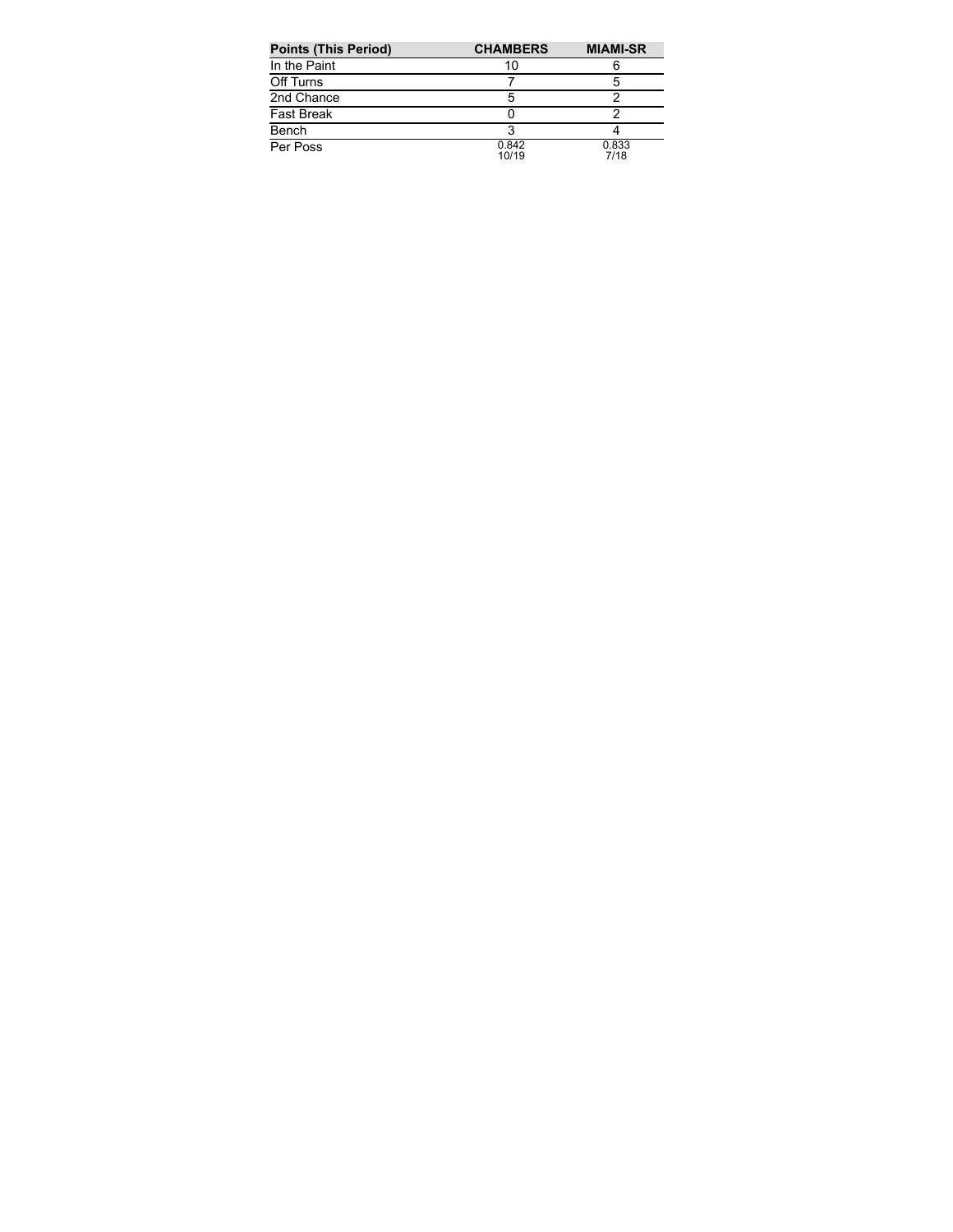## **Official Box Score Chambers (NC) vs Miami Senior (FL) Second Half Statistics Only December 21, 2021 at Myrtle Beach (SC) Convention Center**



|                 | <b>Chambers (NC) 25</b>  |         |               |           |         | Record: 6-3 |           |           |           |          |                |          |            |                |      |                |
|-----------------|--------------------------|---------|---------------|-----------|---------|-------------|-----------|-----------|-----------|----------|----------------|----------|------------|----------------|------|----------------|
| No.             | Player                   | S.      | <b>Pts</b>    | <b>FG</b> | 3FG     | <b>FT</b>   | <b>OR</b> | <b>DR</b> | <b>TR</b> | PF       | A              | TO       | <b>Blk</b> | <b>Stl</b>     | Min  | $+/-$          |
| 10              | <b>HOLLOWAY, MILA</b>    | $\ast$  | 9             | $4 - 7$   | $0 - 0$ | $1 - 2$     |           |           | 2         | 3        | 2              | 2        | 0          |                | 16   | $\overline{4}$ |
| 12 <sup>1</sup> | HALL, AMIAYA             | $\star$ | $\mathcal{P}$ | $1 - 1$   | $0 - 0$ | $0-0$       |           |           | 2         | 0        | $\Omega$       | $\Omega$ | 0          | $\overline{0}$ | 9    | 5              |
| 15              | <b>HICKS, SEINI</b>      | $\star$ | 6             | $3-4$     | $0 - 0$ | $0 - 2$     | 2         | 4         | 6         | 1        |                | $\Omega$ | $\Omega$   | 4              | 16   | 4              |
|                 | 30 HENDERSON, ZOE        | $\star$ | $\Omega$      | $0 - 2$   | $0 - 0$ | $0 - 0$     | $\Omega$  | $\Omega$  | $\Omega$  | $\Omega$ | $\overline{0}$ | 2        | $\Omega$   | 1              | 14   | 6              |
| 33              | <b>MORELAND, TRINITY</b> | $\star$ | 6             | $3 - 3$   | $0-0$   | $0 - 3$     | $\Omega$  | $\Omega$  | $\Omega$  | 4        | 0              |          | 3          | $\Omega$       | 9    | $-3$           |
| 04              | <b>HARRIS, JACLYN</b>    |         | 0             | $0 - 3$   | $0 - 0$ | $0 - 0$     | $\Omega$  | 2         | 2         | 2        | $\Omega$       | 6        | $\Omega$   |                | 2 13 | 5              |
| 11              | <b>WASHINGTON, IMANI</b> |         | $\mathcal{P}$ | $1 - 1$   | $0-0$   | $0-0$       | 0         |           |           | $\Omega$ | $\Omega$       | $\Omega$ | $\Omega$   | $\Omega$       | 3    | -1             |
|                 | <b>TEAM</b>              |         |               |           |         |             | $\Omega$  | 0         | $\Omega$  | 0        |                | 0        |            |                |      |                |
|                 | <b>TOTALS</b>            |         |               | 25 12-21  | $0 - 0$ | $1 - 7$     | 4         | 9         | 13        | 10       | 3              | 11       | 3          | 8              | 80   |                |

| <b>Shooting By Period</b><br>Period | FG       | FG%   | 3FG     | 3FG%  | FT      | FT%    | Deadball F<br>Last FG H |
|-------------------------------------|----------|-------|---------|-------|---------|--------|-------------------------|
| 3rd Qtr                             | $6 - 10$ | 60%   | $0 - 0$ | 0%    | 0-5     | $00\%$ |                         |
| 4th Qtr                             | $6 - 11$ | 55%   | $0 - 0$ | 0%    | $1 - 2$ | 50%    |                         |
| 2nd Half                            | 0-0      | 0%    | $0 - 0$ | 0%    | $0 - 0$ | 0%     |                         |
| Game                                | 21-53    | 39.6% | $0 - 2$ | 00.0% | 6-19    | 31.6%  |                         |

*Deadball Rebounds:* 7,0 *Last FG Half:* CHAMBERS 4th-01:22

|     | <b>Miami Senior (FL) 21</b> |          |                |           |         | Record: 2-7 |           |              |           |          |          |             |            |          |     |       |
|-----|-----------------------------|----------|----------------|-----------|---------|-------------|-----------|--------------|-----------|----------|----------|-------------|------------|----------|-----|-------|
| No. | Player                      | S        | Pts            | <b>FG</b> | 3FG     | <b>FT</b>   | <b>OR</b> | <b>DR</b>    | <b>TR</b> | PF       | A        | <b>TO</b>   | <b>Blk</b> | Stl      | Min | $+/-$ |
| 10  | HERNANDEZ, HAZEL            | $\star$  | 2              | 1-1       | $0 - 0$ | $0 - 0$     | 0         | 0            | 0         |          | 0        |             | 0          | 0        | 5   | 1     |
| 12  | QUINN, JANAY                | $\star$  | 4              | $1 - 5$   | $1 - 2$ | $1 - 4$     | $\Omega$  | $\mathbf{0}$ | 0         |          | 2        | 3           | 0          | 3        | 13  | $-5$  |
| 22  | <b>WILSON, JOELLE</b>       | $^\star$ | 0              | $0 - 1$   | $0 - 0$ | $0 - 2$     |           |              | 2         |          |          | 2           | 0          | 0        | 13  | $-5$  |
| 23  | PETERSON, DANAJAH           | $\star$  | 7              | $2 - 2$   | $1 - 1$ | $2 - 2$     | 2         |              | 3         | 0        | $\Omega$ |             | 0          | $\Omega$ | 12  | $-3$  |
| 33  | <b>MORENA, DAIMELYS</b>     | $\ast$   | 2              | $1 - 4$   | $0 - 0$ | $0-0$       | 1         | 3            | 4         | 2        | $\Omega$ | $\mathbf 0$ | 0          | 2        | 8   | 2     |
| 00  | NOVOA, KATHERYN             |          | 0              | $0 - 1$   | $0 - 1$ | $0 - 0$     | $\Omega$  |              | 1         | $\Omega$ |          | $\Omega$    | $\Omega$   | $\Omega$ | 4   | $-1$  |
| 03  | <b>WILSON, SYDNEY</b>       |          | $\overline{2}$ | $1 - 1$   | $0 - 0$ | $0 - 0$     | 1         | 0            | 1         | 0        |          | $\Omega$    | 0          | $\Omega$ | 3   | 1     |
| 20  | LINDSAY, ANNALISE           |          | 0              | $0 - 1$   | $0 - 0$ | $0 - 0$     | $\Omega$  | $\Omega$     | $\Omega$  | $\Omega$ | $\Omega$ | $\Omega$    | 0          | $\Omega$ | 1   | $-5$  |
| 21  | FENELON, DUMLYA             |          | 0              | $0 - 0$   | $0 - 0$ | $0 - 0$     | $\Omega$  | 1            | 1         | 0        |          | 2           | 0          | и        | 3   | 1     |
| 24  | ARAUJO, CAMERON             |          | 3              | $1 - 4$   | $1 - 3$ | $0 - 0$     | 3         |              | 4         | 0        |          | 2           | 0          |          | 11  | $-5$  |
| 32  | LUCAS, NAIRE                |          |                | $0 - 2$   | $0 - 0$ | $1 - 2$     | $\Omega$  | $\Omega$     | 0         | 0        | 0        |             | 0          | 0        | 7   | $-1$  |
|     | <b>TEAM</b>                 |          |                |           |         |             | $\Omega$  | 0            | 0         | 0        |          |             |            |          |     |       |
|     | <b>TOTALS</b>               |          | 21             | $7 - 22$  | $3 - 7$ | $4 - 10$    | 8         | 8            | 16        | 5        |          | 13          | 0          |          | 80  |       |

| <b>Shooting By Period</b><br>Period | FG        | FG%   | 3FG   | 3FG%  | FT        | FT%   |
|-------------------------------------|-----------|-------|-------|-------|-----------|-------|
| 3rd Qtr                             | $6 - 13$  | 46%   | $2-3$ | 67%   | $0 - 0$   | 0%    |
| 4th Qtr                             | $1 - 9$   | 11%   | 1-4   | 25%   | $4 - 10$  | 40%   |
| 2nd Half                            | ი-ი       | 0%    | ი-ი   | 0%    | $0 - 0$   | 0%    |
| Game                                | $20 - 51$ | 39.2% | 7-15  | 46.7% | $10 - 22$ | 45.5% |

*Deadball Rebounds:* 9,0 *Last FG Half:* MIAMI-SR 4th-06:45

| Game Notes:                                  | <b>Score</b> |    |    |    |    |    | 1st 2nd 3rd 4th 5th TOTPoints from (This CHAMBERS MIAMI- |    |           |
|----------------------------------------------|--------------|----|----|----|----|----|----------------------------------------------------------|----|-----------|
| Officials:                                   | CHAMBERS     |    | 16 | 12 | 13 |    | 48 Period)                                               |    | <b>SR</b> |
| Start Time: 11:15 a.m.                       | MIAMI-SR     | 12 | 15 | 14 |    | 57 | <b>⊣</b> n the Paint                                     | 10 |           |
| Neutral Court:                               |              |    |    |    |    |    | Off Turns                                                |    |           |
| 2021 UNITED BANK HOLIDAY INVITATIONAL ** 5th |              |    |    |    |    |    | 2nd Chance                                               |    |           |
| Place Game:                                  |              |    |    |    |    |    | <b>Fast Break</b>                                        |    |           |
|                                              |              |    |    |    |    |    | Bench                                                    |    |           |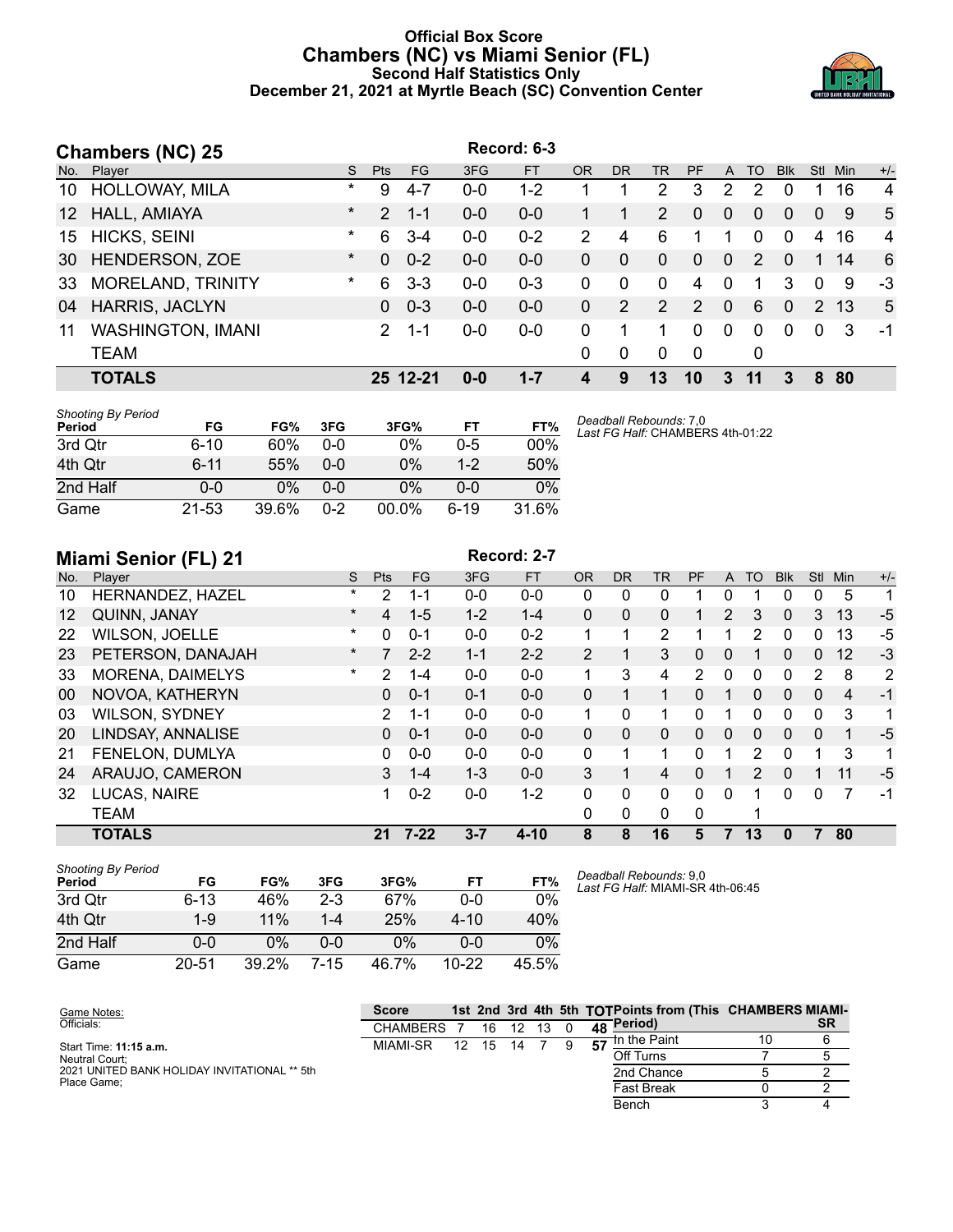### **Official Play-By-Play Chambers (NC) vs Miami Senior (FL) Third Quarter December 21, 2021 at Myrtle Beach (SC) Convention Center**



#### **Period 3**

#### **Starters:**

Chambers (NC): 10 HOLLOWAY,MILA; 12 HALL,AMIAYA; 15 HICKS,SEINI; 30 HENDERSON,ZOE; 33 MORELAND,TRINITY;<br>Miami Senior (FL): 10 HERNANDEZ,HAZEL; 12 QUINN,JANAY; 22 WILSON,JOELLE; 23 PETERSON,DANAJAH; 33 MORENA,DAIMELYS;

| Time           | <b>VISITORS: Chambers (NC)</b>         | <b>Score</b> | <b>Margin</b>  | <b>HOME: Miami Senior (FL)</b>                    |
|----------------|----------------------------------------|--------------|----------------|---------------------------------------------------|
| 08:00          | SUB IN: HARRIS, JACLYN                 |              |                |                                                   |
| 08:00          | SUB OUT: HENDERSON, ZOE                |              |                |                                                   |
| 07:27          |                                        |              |                | FOUL by HERNANDEZ, HAZEL                          |
| 07:27          | MISSED FT by MORELAND, TRINITY         |              |                |                                                   |
| 07:27          | REBOUND (DEADB) by TEAM                |              |                |                                                   |
| 07:27          | MISSED FT by MORELAND, TRINITY         |              |                |                                                   |
| 07:27          |                                        |              |                | REBOUND (DEF) by MORENA, DAIMELYS                 |
| 07:03          |                                        |              |                | TURNOVER by HERNANDEZ, HAZEL                      |
| 07:02          | STEAL by HOLLOWAY, MILA                |              |                |                                                   |
| 06:53          | FOUL by MORELAND, TRINITY              |              |                |                                                   |
| 06:53          | TURNOVER by MORELAND, TRINITY          |              |                |                                                   |
| 06:40          |                                        |              |                | MISSED JUMPER by WILSON, JOELLE                   |
| 06:40          |                                        |              |                | REBOUND (OFF) by MORENA, DAIMELYS                 |
| 06:37          |                                        |              |                | MISSED LAYUP by MORENA, DAIMELYS                  |
| 06:37          | BLOCK by MORELAND, TRINITY             |              |                |                                                   |
| 06:36          | REBOUND (DEF) by HARRIS, JACLYN        |              |                |                                                   |
| 06:26          | TURNOVER by HARRIS, JACLYN             |              |                |                                                   |
| 06:25          |                                        |              |                | STEAL by QUINN, JANAY                             |
| 06:22          |                                        | 29-23        | H <sub>6</sub> | GOOD! LAYUP by PETERSON, DANAJAH [FB/PNT]         |
| 06:22          |                                        |              |                | ASSIST by QUINN, JANAY                            |
| 06:20          |                                        |              |                | <b>TIMEOUT TEAM</b>                               |
| 06:20          | SUB IN: HENDERSON, ZOE                 |              |                |                                                   |
| 06:20          | SUB OUT: HALL, AMIAYA                  |              |                |                                                   |
| 06:10          | GOOD! LAYUP by MORELAND, TRINITY [PNT] | 29-25        | H4             |                                                   |
| 06:10          |                                        |              |                | FOUL by MORENA, DAIMELYS                          |
| 06:10          | MISSED FT by MORELAND, TRINITY         |              |                |                                                   |
| 06:10          |                                        |              |                | REBOUND (DEF) by MORENA, DAIMELYS                 |
| 05:51          |                                        |              |                | TURNOVER by WILSON, JOELLE                        |
| 05:50          | STEAL by HICKS, SEINI                  |              |                |                                                   |
| 05:44          | MISSED LAYUP by HOLLOWAY, MILA         |              |                |                                                   |
| 05:44          |                                        |              |                | REBOUND (DEF) by WILSON, JOELLE                   |
| 05:28          |                                        |              |                | MISSED JUMPER by MORENA, DAIMELYS                 |
| 05:28          | REBOUND (DEF) by HICKS, SEINI          |              |                |                                                   |
| 05:17          | TURNOVER by HARRIS, JACLYN             |              |                |                                                   |
| 05:16          |                                        |              |                | STEAL by MORENA, DAIMELYS                         |
| 05:13          |                                        | $31 - 25$    | H <sub>6</sub> | GOOD! LAYUP by HERNANDEZ, HAZEL [FB/PNT]          |
| 05:13          |                                        |              |                | ASSIST by QUINN, JANAY                            |
| 05:05          |                                        |              |                | FOUL by MORENA, DAIMELYS                          |
| 05:02          | MISSED FT by HICKS, SEINI              |              |                |                                                   |
| 05:02          | REBOUND (DEADB) by TEAM                |              |                |                                                   |
| 05:02          | MISSED FT by HICKS, SEINI              |              |                |                                                   |
| 05:02          |                                        |              |                | REBOUND (DEF) by PETERSON, DANAJAH                |
| 05:01          | FOUL by MORELAND, TRINITY              |              |                |                                                   |
| 04:49          |                                        |              |                | TURNOVER by QUINN, JANAY                          |
| 04:48          | STEAL by HARRIS, JACLYN                |              |                |                                                   |
| 04:45          | MISSED LAYUP by HARRIS, JACLYN         |              |                |                                                   |
| 04:45          |                                        |              |                | REBOUND (DEF) by MORENA, DAIMELYS                 |
| 04:39          |                                        |              |                | TURNOVER by QUINN, JANAY                          |
| 04:32          | GOOD! LAYUP by HICKS, SEINI [PNT]      | $31 - 27$    | H 4            |                                                   |
| 04:20          |                                        |              |                | MISSED JUMPER by QUINN, JANAY                     |
| 04:20          | REBOUND (DEF) by HICKS, SEINI          |              |                |                                                   |
| 03:57          | GOOD! LAYUP by HOLLOWAY, MILA [PNT]    | $31 - 29$    | H <sub>2</sub> |                                                   |
| 03:38          |                                        | 34-29        | H <sub>5</sub> | GOOD! 3PTR by PETERSON, DANAJAH                   |
| 03:38          |                                        |              |                | ASSIST by WILSON, JOELLE                          |
| 03:24          | TURNOVER by HARRIS, JACLYN             |              |                |                                                   |
| 03:24          |                                        |              |                | STEAL by MORENA, DAIMELYS                         |
| 03:24<br>03:24 |                                        |              |                | SUB IN: FENELON, DUMLYA<br>SUB IN: WILSON, SYDNEY |
| 03:24          |                                        |              |                | SUB IN: ARAUJO, CAMERON                           |
| 03:24          |                                        |              |                | SUB OUT: HERNANDEZ, HAZEL                         |
| 03:24          |                                        |              |                | SUB OUT: QUINN, JANAY                             |
| 03:24          |                                        |              |                | SUB OUT: WILSON, JOELLE                           |
| 03:06          |                                        |              |                | MISSED LAYUP by ARAUJO, CAMERON                   |
| 03:06          | BLOCK by MORELAND, TRINITY             |              |                |                                                   |
| 03:05          |                                        |              |                | REBOUND (OFF) by ARAUJO, CAMERON                  |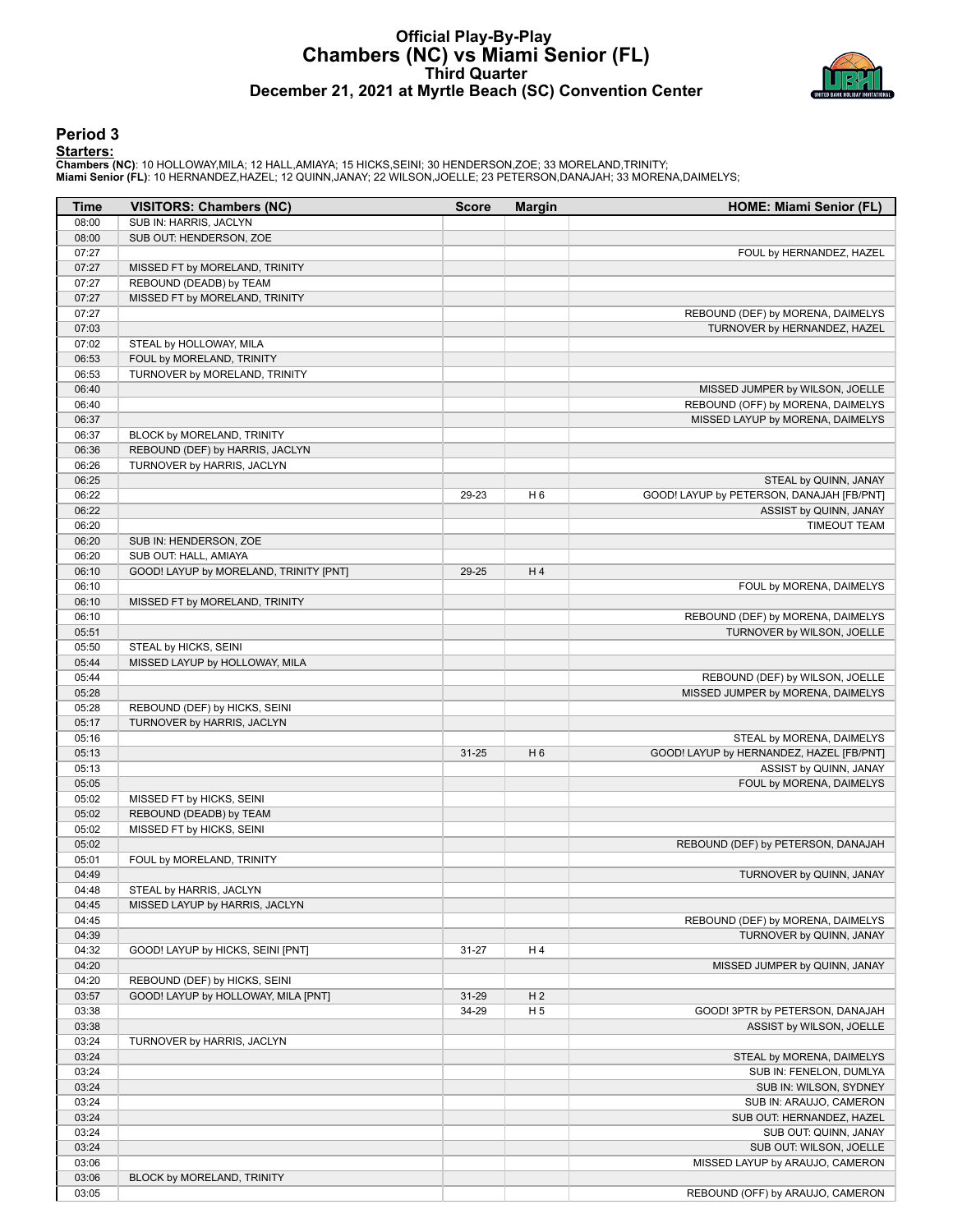| <b>Time</b> | <b>VISITORS: Chambers (NC)</b>          | <b>Score</b> | <b>Margin</b>  | <b>HOME: Miami Senior (FL)</b>           |
|-------------|-----------------------------------------|--------------|----------------|------------------------------------------|
| 03:03       |                                         |              |                | TIMEOUT 30SEC                            |
| 02:59       |                                         |              |                | MISSED JUMPER by MORENA, DAIMELYS        |
| 02:59       | BLOCK by MORELAND, TRINITY              |              |                |                                          |
| 02:58       |                                         |              |                | REBOUND (OFF) by WILSON, SYDNEY          |
| 02:33       |                                         | 37-29        | H8             | GOOD! 3PTR by ARAUJO, CAMERON            |
| 02:33       |                                         |              |                | ASSIST by WILSON, SYDNEY                 |
| 02:31       |                                         |              |                | TIMEOUT 30SEC                            |
| 02:22       | GOOD! JUMPER by MORELAND, TRINITY [PNT] | 37-31        | H <sub>6</sub> |                                          |
| 02:22       | ASSIST by HOLLOWAY, MILA                |              |                |                                          |
| 02:09       |                                         |              |                | MISSED 3PTR by ARAUJO, CAMERON           |
| 02:09       |                                         |              |                | REBOUND (OFF) by PETERSON, DANAJAH       |
| 01:39       |                                         |              |                | TURNOVER by PETERSON, DANAJAH            |
| 01:27       | TURNOVER by HARRIS, JACLYN              |              |                |                                          |
| 01:26       |                                         |              |                | STEAL by FENELON, DUMLYA                 |
| 01:21       |                                         | 39-31        | H8             | GOOD! JUMPER by WILSON, SYDNEY [FB/PNT]  |
| 01:21       |                                         |              |                | ASSIST by FENELON, DUMLYA                |
| 01:07       | MISSED JUMPER by HICKS, SEINI           |              |                |                                          |
| 01:07       |                                         |              |                | REBOUND (DEF) by FENELON, DUMLYA         |
| 01:01       |                                         |              |                | TURNOVER by FENELON, DUMLYA              |
| 01:00       | STEAL by HICKS, SEINI                   |              |                |                                          |
| 00:57       | GOOD! LAYUP by MORELAND, TRINITY [PNT]  | 39-33        | H <sub>6</sub> |                                          |
| 00:57       | ASSIST by HICKS, SEINI                  |              |                |                                          |
| 00:48       | FOUL by HARRIS, JACLYN                  |              |                |                                          |
| 00:32       |                                         |              |                | TURNOVER by FENELON, DUMLYA              |
| 00:31       | STEAL by HICKS, SEINI                   |              |                |                                          |
| 00:30       | GOOD! LAYUP by HICKS, SEINI [FB/PNT]    | 39-35        | H <sub>4</sub> |                                          |
| 00:14       |                                         |              |                | TURNOVER by ARAUJO, CAMERON              |
| 00:13       | STEAL by HICKS, SEINI                   |              |                |                                          |
| 00:08       | MISSED JUMPER by HARRIS, JACLYN         |              |                |                                          |
| 00:08       |                                         |              |                | REBOUND (DEF) by ARAUJO, CAMERON         |
| 00:01       |                                         | 41-35        | H <sub>6</sub> | GOOD! LAYUP by MORENA, DAIMELYS [FB/PNT] |
| 00:01       |                                         |              |                | ASSIST by ARAUJO, CAMERON                |

| <b>Points (This Period)</b> | <b>CHAMBERS</b> | <b>MIAMI-SR</b> |
|-----------------------------|-----------------|-----------------|
| In the Paint                | 12              |                 |
| Off Turns                   |                 |                 |
| 2nd Chance                  |                 |                 |
| <b>Fast Break</b>           | っ               |                 |
| Bench                       |                 | 5               |
| Per Poss                    | 0.667<br>6/18   | 0.824<br>6/17   |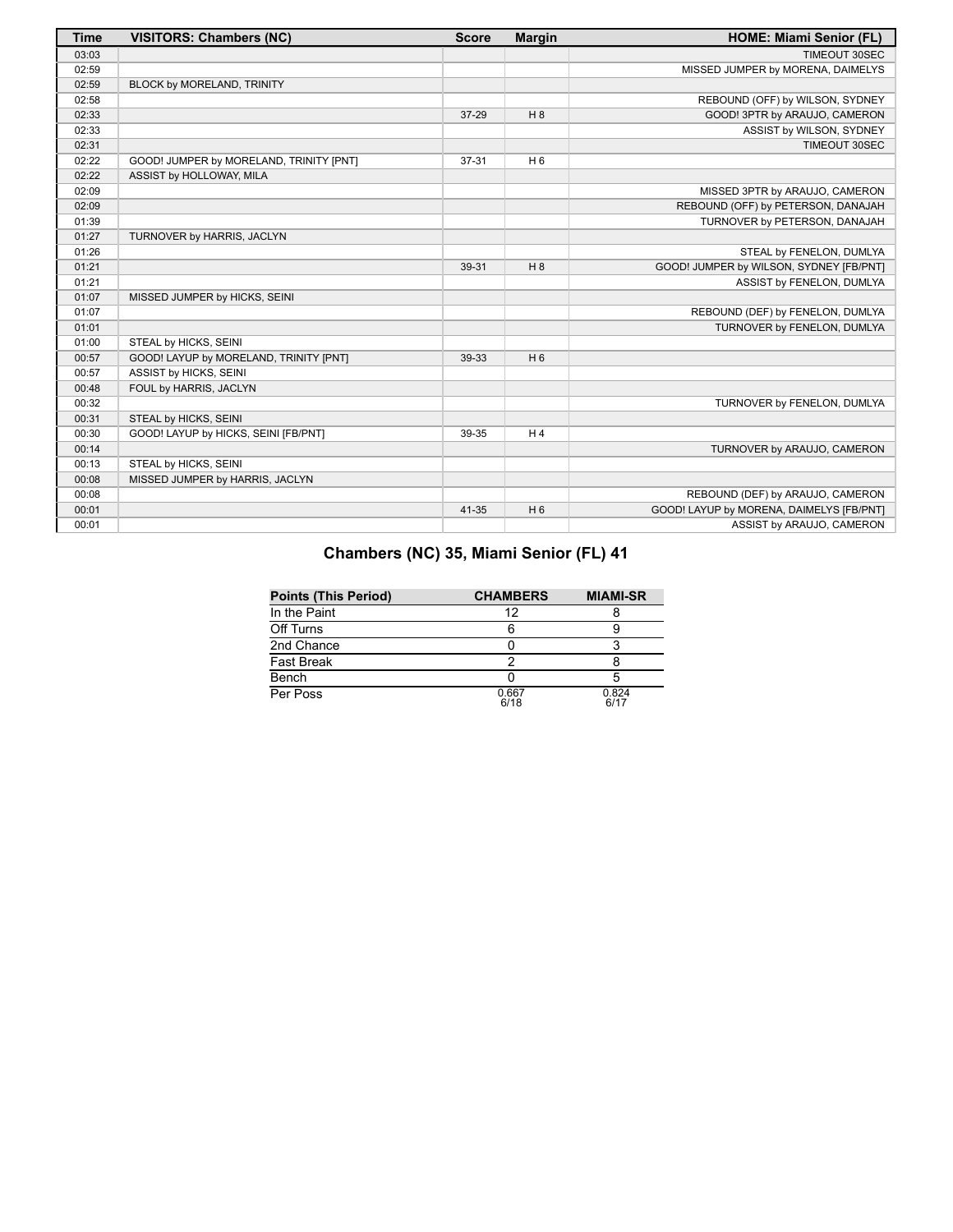## **Official Play-By-Play Chambers (NC) vs Miami Senior (FL) Fourth Quarter December 21, 2021 at Myrtle Beach (SC) Convention Center**



#### **Period 4**

#### **Starters:**

Chambers (NC): 10 HOLLOWAY,MILA; 12 HALL,AMIAYA; 15 HICKS,SEINI; 30 HENDERSON,ZOE; 33 MORELAND,TRINITY;<br>Miami Senior (FL): 10 HERNANDEZ,HAZEL; 12 QUINN,JANAY; 22 WILSON,JOELLE; 23 PETERSON,DANAJAH; 33 MORENA,DAIMELYS;

| Time           | <b>VISITORS: Chambers (NC)</b>                         | <b>Score</b> | <b>Margin</b>  | <b>HOME: Miami Senior (FL)</b>    |
|----------------|--------------------------------------------------------|--------------|----------------|-----------------------------------|
| 08:00          | SUB IN: WASHINGTON, IMANI                              |              |                |                                   |
| 08:00          | SUB OUT: HALL, AMIAYA                                  |              |                |                                   |
| 08:00          |                                                        |              |                | SUB IN: ARAUJO, CAMERON           |
| 08:00          |                                                        |              |                | SUB IN: LUCAS, NAIRE              |
| 08:00          |                                                        |              |                | SUB IN: NOVOA, KATHERYN           |
| 08:00          |                                                        |              |                | SUB OUT: HERNANDEZ, HAZEL         |
| 08:00          |                                                        |              |                | SUB OUT: PETERSON, DANAJAH        |
| 08:00          |                                                        |              |                | SUB OUT: MORENA, DAIMELYS         |
| 07:50          | MISSED JUMPER by HOLLOWAY, MILA                        |              |                |                                   |
| 07:50          | REBOUND (OFF) by HOLLOWAY, MILA                        |              |                |                                   |
| 07:48          | TURNOVER by HOLLOWAY, MILA                             |              |                |                                   |
| 07:32          | FOUL by MORELAND, TRINITY                              |              |                |                                   |
| 07:32          |                                                        |              |                | MISSED FT by WILSON, JOELLE       |
| 07:32          |                                                        |              |                | REBOUND (DEADB) by TEAM           |
| 07:32          |                                                        |              |                | MISSED FT by WILSON, JOELLE       |
| 07:32          | REBOUND (DEF) by HICKS, SEINI                          |              |                |                                   |
| 07:32          | SUB IN: HALL, AMIAYA                                   |              |                |                                   |
| 07:32          | SUB OUT: MORELAND, TRINITY                             |              |                |                                   |
| 07:20          | MISSED LAYUP by HENDERSON, ZOE                         |              |                |                                   |
| 07:20          |                                                        |              |                | REBOUND (DEF) by NOVOA, KATHERYN  |
| 06:53          |                                                        |              |                | MISSED LAYUP by LUCAS, NAIRE      |
| 06:53          |                                                        |              |                | REBOUND (OFF) by WILSON, JOELLE   |
| 06:50          |                                                        |              |                | MISSED 3PTR by NOVOA, KATHERYN    |
| 06:50          |                                                        |              |                | REBOUND (OFF) by ARAUJO, CAMERON  |
| 06:45          |                                                        | 44-35        | H9             | GOOD! 3PTR by QUINN, JANAY        |
| 06:45          |                                                        |              |                | ASSIST by NOVOA, KATHERYN         |
| 06:35          | FOUL by HOLLOWAY, MILA                                 |              |                |                                   |
| 06:35          | TURNOVER by HOLLOWAY, MILA                             |              |                |                                   |
| 06:34          | <b>TIMEOUT TEAM</b>                                    |              |                |                                   |
| 06:19          | FOUL by HOLLOWAY, MILA                                 |              |                |                                   |
| 06:19          | SUB IN: MORELAND, TRINITY                              |              |                |                                   |
| 06:19          | SUB OUT: HALL, AMIAYA                                  |              |                |                                   |
| 05:47          |                                                        |              |                | MISSED JUMPER by QUINN, JANAY     |
| 05:47          |                                                        |              |                | REBOUND (OFF) by ARAUJO, CAMERON  |
| 05:40          | FOUL by MORELAND, TRINITY                              |              |                |                                   |
| 05:40          |                                                        |              |                | MISSED FT by QUINN, JANAY         |
| 05:40          |                                                        |              |                | REBOUND (DEADB) by TEAM           |
| 05:40          |                                                        | 45-35        | H 10           | GOOD! FT by QUINN, JANAY          |
| 05:40          | SUB IN: HALL, AMIAYA                                   |              |                |                                   |
| 05:40          | SUB OUT: MORELAND, TRINITY                             |              |                |                                   |
| 05:40          |                                                        |              |                | SUB IN: LINDSAY, ANNALISE         |
| 05:40          |                                                        |              |                | SUB OUT: LUCAS, NAIRE             |
| 05:33          | GOOD! LAYUP by WASHINGTON, IMANI [FB/PNT]              | 45-37        | H <sub>8</sub> |                                   |
| 05:23          |                                                        |              |                | MISSED LAYUP by LINDSAY, ANNALISE |
| 05:23          | REBOUND (DEF) by WASHINGTON, IMANI                     |              |                |                                   |
| 05:14          |                                                        |              |                | FOUL by QUINN, JANAY              |
| 05:14<br>05:14 | MISSED FT by HOLLOWAY, MILA<br>REBOUND (DEADB) by TEAM |              |                |                                   |
| 05:14          | GOOD! FT by HOLLOWAY, MILA                             | 45-38        | H 7            |                                   |
| 05:14          | SUB IN: HARRIS, JACLYN                                 |              |                |                                   |
| 05:14          | SUB OUT: WASHINGTON, IMANI                             |              |                |                                   |
| 04:26          |                                                        |              |                | TURNOVER by ARAUJO, CAMERON       |
| 04:25          | STEAL by HENDERSON, ZOE                                |              |                |                                   |
| 04:20          | GOOD! LAYUP by HOLLOWAY, MILA [FB/PNT]                 | 45-40        | H <sub>5</sub> |                                   |
| 04:19          | FOUL (TECH) by HOLLOWAY, MILA                          |              |                |                                   |
| 04:19          | FOUL by HOLLOWAY, MILA                                 |              |                |                                   |
| 04:19          |                                                        |              |                | MISSED FT by QUINN, JANAY         |
| 04:19          |                                                        |              |                | REBOUND (DEADB) by TEAM           |
| 04:19          |                                                        |              |                | MISSED FT by QUINN, JANAY         |
| 04:19          |                                                        |              |                | REBOUND (DEADB) by TEAM           |
| 04:19          |                                                        |              |                | SUB IN: LUCAS, NAIRE              |
| 04:19          |                                                        |              |                | SUB IN: PETERSON, DANAJAH         |
| 04:19          |                                                        |              |                | SUB OUT: LINDSAY, ANNALISE        |
| 04:19          |                                                        |              |                | SUB OUT: NOVOA, KATHERYN          |
| 04:04          |                                                        |              |                | TURNOVER by QUINN, JANAY          |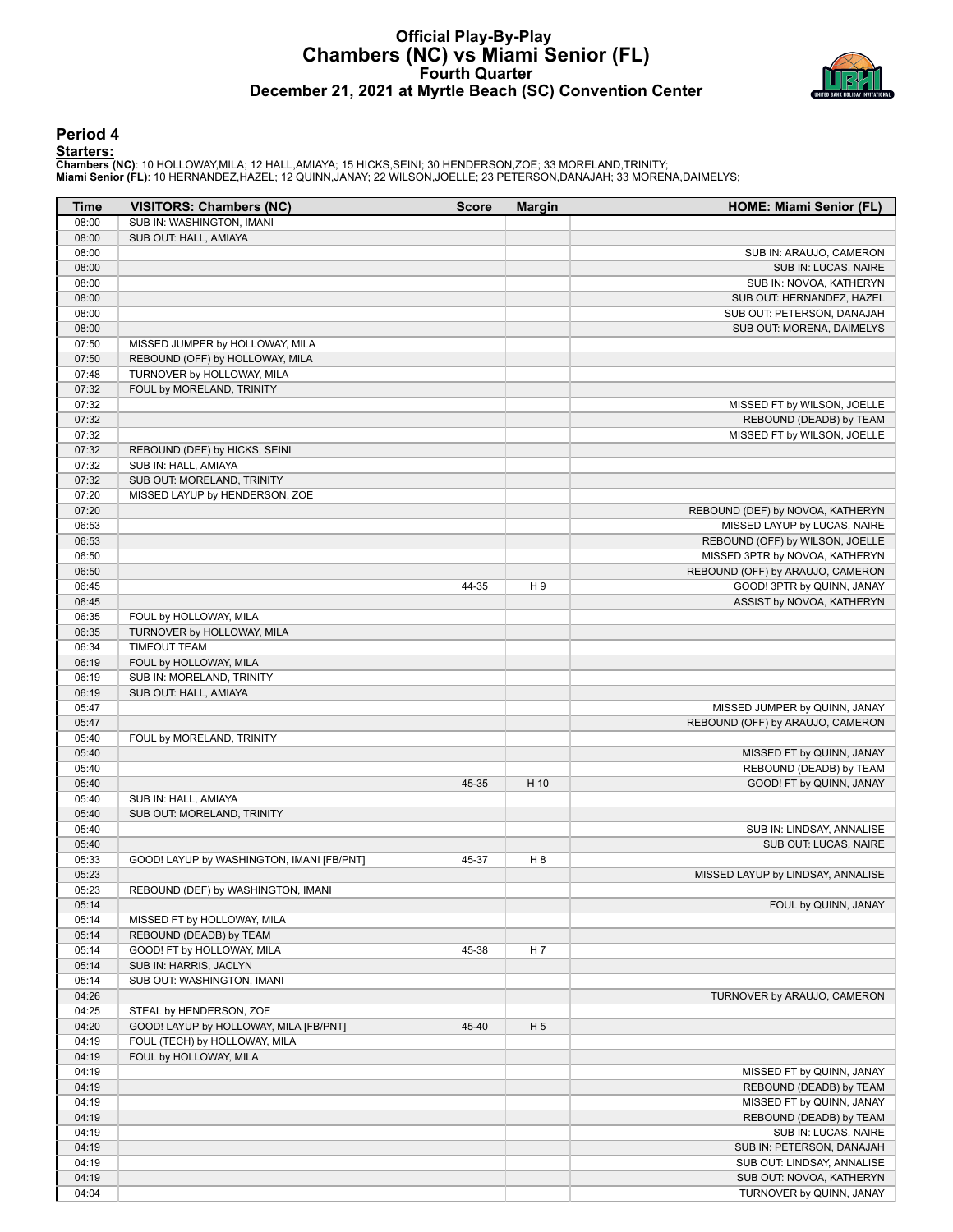| <b>Time</b> | <b>VISITORS: Chambers (NC)</b>       | <b>Score</b> | <b>Margin</b>  | HOME: Miami Senior (FL)            |
|-------------|--------------------------------------|--------------|----------------|------------------------------------|
| 03:56       | GOOD! LAYUP by HICKS, SEINI [FB/PNT] | 45-42        | $H_3$          |                                    |
| 03:56       | ASSIST by HOLLOWAY, MILA             |              |                |                                    |
| 03:24       |                                      |              |                | MISSED 3PTR by ARAUJO, CAMERON     |
| 03:24       | REBOUND (DEF) by HICKS, SEINI        |              |                |                                    |
| 03:03       | MISSED JUMPER by HARRIS, JACLYN      |              |                |                                    |
| 03:03       | REBOUND (OFF) by HICKS, SEINI        |              |                |                                    |
| 03:02       |                                      |              |                | FOUL by WILSON, JOELLE             |
| 02:59       | TURNOVER by HENDERSON, ZOE           |              |                |                                    |
| 02:58       |                                      |              |                | STEAL by QUINN, JANAY              |
| 02:49       |                                      |              |                | <b>TIMEOUT TEAM</b>                |
| 02:49       |                                      |              |                | TURNOVER by TEAM                   |
| 02:39       | MISSED LAYUP by HENDERSON, ZOE       |              |                |                                    |
| 02:39       | REBOUND (OFF) by HICKS, SEINI        |              |                |                                    |
| 02:25       | GOOD! JUMPER by HOLLOWAY, MILA [PNT] | 45-44        | H <sub>1</sub> |                                    |
| 02:15       |                                      |              |                | MISSED JUMPER by QUINN, JANAY      |
| 02:15       | REBOUND (DEF) by HALL, AMIAYA        |              |                |                                    |
| 02:06       | MISSED JUMPER by HOLLOWAY, MILA      |              |                |                                    |
| 02:06       | REBOUND (OFF) by HALL, AMIAYA        |              |                |                                    |
| 02:05       | GOOD! LAYUP by HALL, AMIAYA [PNT]    | 45-46        | V <sub>1</sub> |                                    |
| 01:42       |                                      |              |                | MISSED 3PTR by QUINN, JANAY        |
| 01:42       |                                      |              |                | REBOUND (OFF) by PETERSON, DANAJAH |
| 01:38       | FOUL by HARRIS, JACLYN               |              |                |                                    |
| 01:38       |                                      | 46-46        | T.             | GOOD! FT by PETERSON, DANAJAH      |
| 01:38       |                                      | 47-46        | H <sub>1</sub> | GOOD! FT by PETERSON, DANAJAH      |
| 01:22       | GOOD! LAYUP by HOLLOWAY, MILA [PNT]  | 47-48        | V <sub>1</sub> |                                    |
| 00:59       |                                      |              |                | MISSED LAYUP by LUCAS, NAIRE       |
| 00:59       | REBOUND (DEF) by HOLLOWAY, MILA      |              |                |                                    |
| 00:43       | TURNOVER by HARRIS, JACLYN           |              |                |                                    |
| 00:42       |                                      |              |                | STEAL by ARAUJO, CAMERON           |
| 00:37       |                                      |              |                | TURNOVER by WILSON, JOELLE         |
| 00:37       | STEAL by HARRIS, JACLYN              |              |                |                                    |
| 00:34       | TURNOVER by HARRIS, JACLYN           |              |                |                                    |
| 00:34       |                                      |              |                | STEAL by QUINN, JANAY              |
| 00:25       |                                      |              |                | TURNOVER by LUCAS, NAIRE           |
| 00:25       | <b>TIMEOUT TEAM</b>                  |              |                |                                    |
| 00:20       | TURNOVER by HENDERSON, ZOE           |              |                |                                    |
| 00:06       | FOUL by HICKS, SEINI                 |              |                |                                    |
| 00:06       |                                      | 48-48        | T              | GOOD! FT by LUCAS, NAIRE           |
| 00:06       |                                      |              |                | MISSED FT by LUCAS, NAIRE          |
| 00:06       | REBOUND (DEF) by HARRIS, JACLYN      |              |                |                                    |

## **Chambers (NC) 48, Miami Senior (FL) 48**

| <b>Points (This Period)</b> | <b>CHAMBERS</b> | <b>MIAMI-SR</b> |
|-----------------------------|-----------------|-----------------|
| In the Paint                | 12              |                 |
| Off Turns                   |                 |                 |
| 2nd Chance                  |                 |                 |
| <b>Fast Break</b>           | 6               |                 |
| Bench                       | າ               |                 |
| Per Poss                    | 0.867<br>7/15   | 0.467<br>4/15   |

## **Official Box Score Chambers (NC) vs Miami Senior (FL) Overtime Statistics Only December 21, 2021 at Myrtle Beach (SC) Convention Center**



| Record: 6-3<br>Chambers (NC) 0      |           |       |         |                         |          |           |           |                                                    |    |    |   |    |            |     |            |       |
|-------------------------------------|-----------|-------|---------|-------------------------|----------|-----------|-----------|----------------------------------------------------|----|----|---|----|------------|-----|------------|-------|
| No.<br>Player                       |           |       | S       | <b>FG</b><br><b>Pts</b> | 3FG      | <b>FT</b> | <b>OR</b> | <b>DR</b>                                          | TR | PF | A | TO | <b>Blk</b> | Stl | <b>Min</b> | $+/-$ |
| <b>Shooting By Period</b><br>Period | FG        | FG%   | 3FG     | 3FG%                    | FT       | FT%       |           | Deadball Rebounds: 7,0<br>Last FG Half: CHAMBERS - |    |    |   |    |            |     |            |       |
| 5th Qtr                             | 0-4       | 00%   | $0 - 1$ | 00%                     | 0-0      | 0%        |           |                                                    |    |    |   |    |            |     |            |       |
| 2nd Half                            | $0 - 0$   | 0%    | $0 - 0$ | 0%                      | 0-0      | 0%        |           |                                                    |    |    |   |    |            |     |            |       |
| Game                                | $21 - 53$ | 39.6% | $0 - 2$ | 00.0%                   | $6 - 19$ | 31.6%     |           |                                                    |    |    |   |    |            |     |            |       |
|                                     |           |       |         |                         |          |           |           |                                                    |    |    |   |    |            |     |            |       |
|                                     |           |       |         |                         |          | .         |           |                                                    |    |    |   |    |            |     |            |       |

|     | <b>Miami Senior (FL) 9</b> |            | Record: 2-7 |      |                      |            |                         |  |  |  |
|-----|----------------------------|------------|-------------|------|----------------------|------------|-------------------------|--|--|--|
| No. | Player                     | <b>Pts</b> | 3FG         | OR I | $\angle$ DR $\angle$ | $\sqrt{R}$ | PF A TO Blk Stl Min +/- |  |  |  |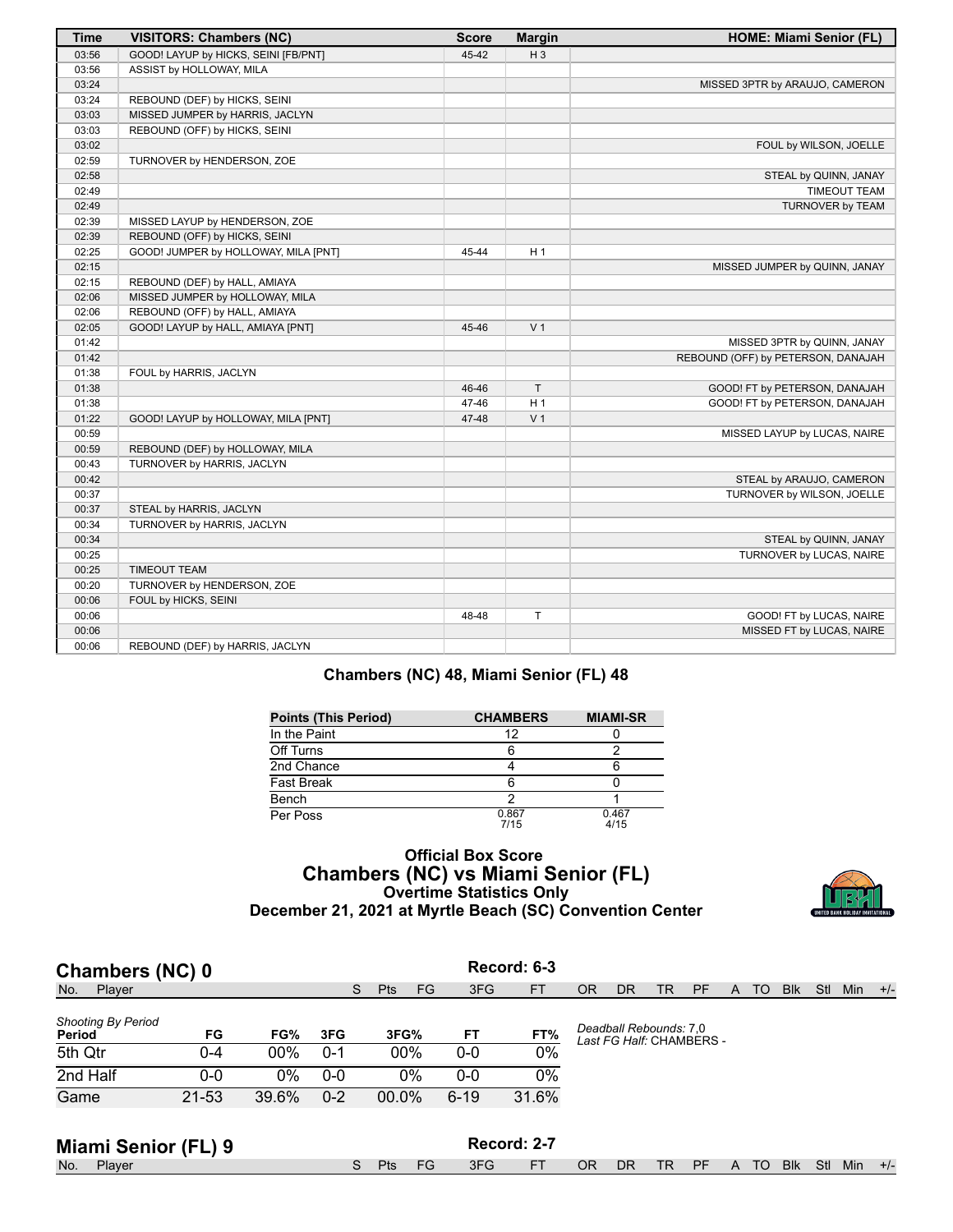| <b>Shooting By Period</b><br>Period | FG        | FG%   | 3FG  | 3FG%  | FT      | FT%   |
|-------------------------------------|-----------|-------|------|-------|---------|-------|
| 5th Qtr                             | 3-5       | 60%   | ი-ი  | 0%    | 3-6     | 50%   |
| 2nd Half                            | 0-0       | 0%    | ი-ი  | $0\%$ | ი-ი     | 0%    |
| Game                                | $20 - 51$ | 39.2% | 7-15 | 46.7% | $10-22$ | 45.5% |

*Deadball Rebounds:* 9,0 *Last FG Half:* MIAMI-SR 5th-01:43

| Game Notes:                                  | <b>Score</b>    |    |    |    |  | 1st 2nd 3rd 4th 5th TOTPoints from (This CHAMBERS MIAMI- |    |    |
|----------------------------------------------|-----------------|----|----|----|--|----------------------------------------------------------|----|----|
| Officials:                                   | <b>CHAMBERS</b> |    | 16 | 12 |  | $\overline{48}$ Period)                                  |    | SR |
| Start Time: 11:15 a.m.                       | <b>MIAMI-SR</b> | 12 | 15 | 14 |  | <b>th</b> the Paint                                      | 24 | 14 |
| Neutral Court:                               |                 |    |    |    |  | Off Turns                                                |    | 18 |
| 2021 UNITED BANK HOLIDAY INVITATIONAL ** 5th |                 |    |    |    |  | 2nd Chance                                               |    |    |
| Place Game:                                  |                 |    |    |    |  | <b>Fast Break</b>                                        |    | 10 |
|                                              |                 |    |    |    |  | Bench                                                    |    |    |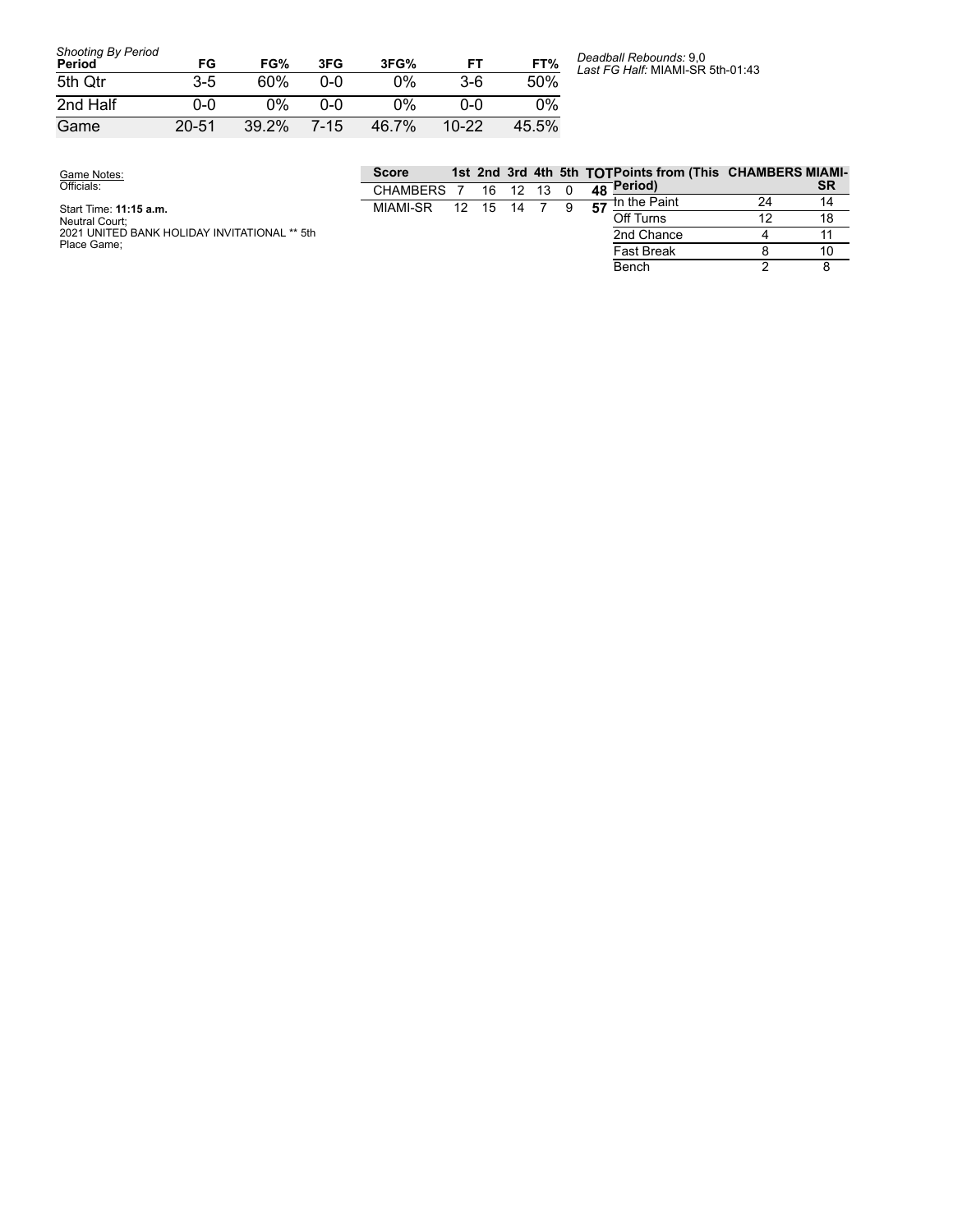**Official Play-By-Play Chambers (NC) vs Miami Senior (FL) Overtime December 21, 2021 at Myrtle Beach (SC) Convention Center**

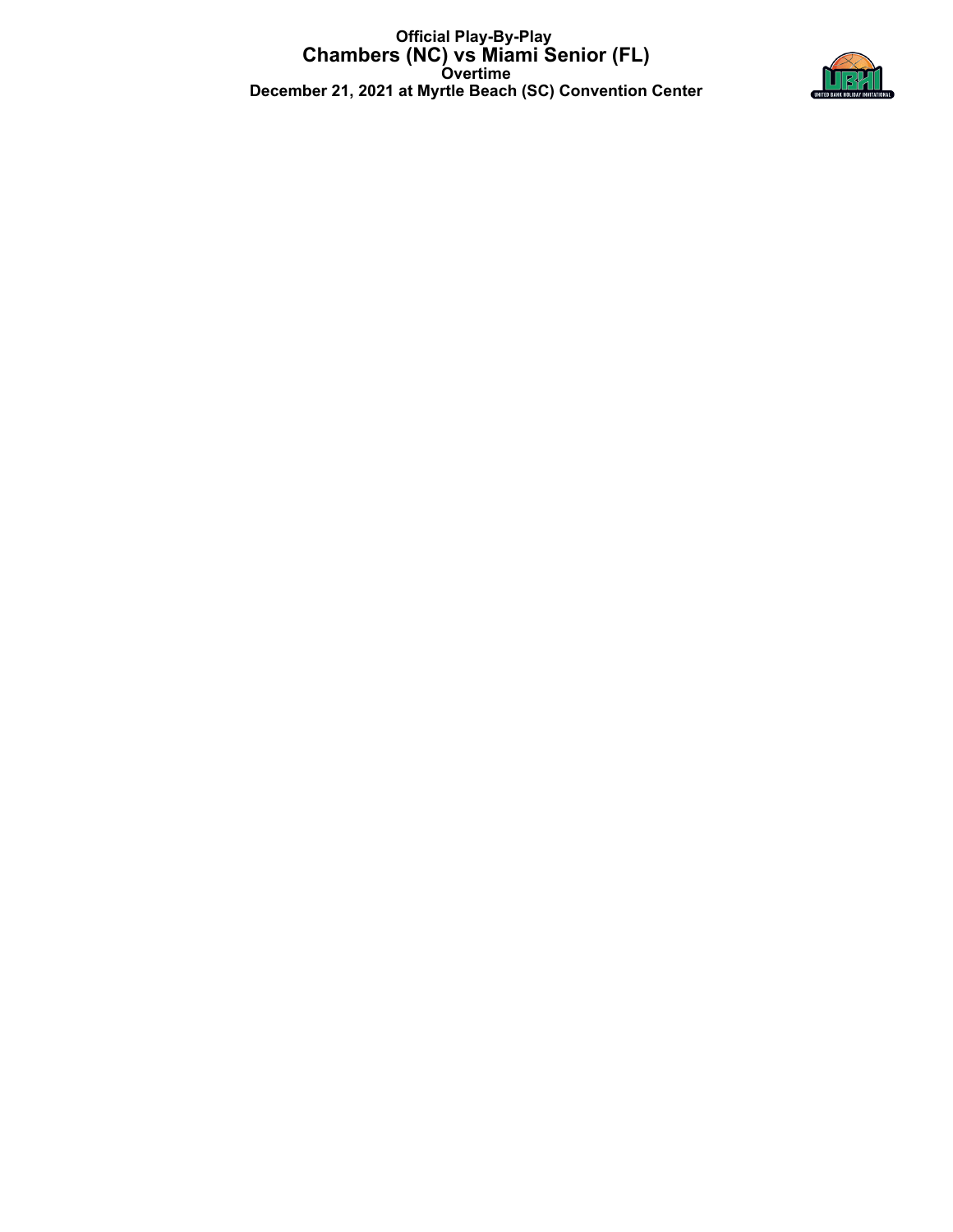<mark>Starters:</mark><br>Chambers (NC): 10 HOLLOWAY,MILA; 12 HALL,AMIAYA; 15 HICKS,SEINI; 30 HENDERSON,ZOE; 33 MORELAND,TRINITY;<br>Miami Senior (FL): 10 HERNANDEZ,HAZEL; 12 QUINN,JANAY; 22 WILSON,JOELLE; 23 PETERSON,DANAJAH; 33 MORENA,DA

| <b>Time</b> | <b>VISITORS: Chambers (NC)</b>  | <b>Score</b> | <b>Margin</b>  | HOME: Miami Senior (FL)              |
|-------------|---------------------------------|--------------|----------------|--------------------------------------|
| 04:00       | SUB IN: HARRIS, JACLYN          |              |                |                                      |
| 04:00       | SUB OUT: MORELAND, TRINITY      |              |                |                                      |
| 04:00       |                                 |              |                | SUB IN: LUCAS, NAIRE                 |
| 04:00       |                                 |              |                | SUB IN: ARAUJO, CAMERON              |
| 04:00       |                                 |              |                | SUB OUT: HERNANDEZ, HAZEL            |
| 04:00       |                                 |              |                | SUB OUT: MORENA, DAIMELYS            |
| 03:51       | TURNOVER by HARRIS, JACLYN      |              |                |                                      |
| 03:38       |                                 |              |                | MISSED JUMPER by WILSON, JOELLE      |
| 03:38       | REBOUND (DEF) by HICKS, SEINI   |              |                |                                      |
| 03:25       | MISSED JUMPER by HENDERSON, ZOE |              |                |                                      |
| 03:25       |                                 |              |                | REBOUND (DEF) by TEAM                |
| 03:12       | FOUL by HARRIS, JACLYN          |              |                |                                      |
| 03:12       |                                 |              |                | MISSED FT by LUCAS, NAIRE            |
| 03:12       |                                 |              |                | REBOUND (DEADB) by TEAM              |
| 03:12       |                                 | 49-48        | H <sub>1</sub> | GOOD! FT by LUCAS, NAIRE             |
| 03:11       | TURNOVER by HICKS, SEINI        |              |                |                                      |
| 03:07       | FOUL by HARRIS, JACLYN          |              |                |                                      |
| 03:07       |                                 |              |                | MISSED FT by ARAUJO, CAMERON         |
| 03:07       |                                 |              |                | REBOUND (DEADB) by TEAM              |
| 03:07       |                                 | 50-48        | H <sub>2</sub> | GOOD! FT by ARAUJO, CAMERON          |
| 03:07       | SUB IN: WASHINGTON, IMANI       |              |                |                                      |
| 03:07       | SUB OUT: HARRIS, JACLYN         |              |                |                                      |
| 03:03       | TURNOVER by HICKS, SEINI        |              |                |                                      |
| 03:02       |                                 |              |                | STEAL by PETERSON, DANAJAH           |
| 03:01       |                                 | 52-48        | H <sub>4</sub> | GOOD! LAYUP by WILSON, JOELLE [PNT]  |
| 03:01       |                                 |              |                | ASSIST by PETERSON, DANAJAH          |
| 03:01       | <b>TIMEOUT TEAM</b>             |              |                |                                      |
| 02:52       | TURNOVER by HOLLOWAY, MILA      |              |                |                                      |
| 02:52       |                                 |              |                | STEAL by WILSON, JOELLE              |
| 02:49       |                                 |              |                | MISSED LAYUP by WILSON, JOELLE       |
| 02:49       |                                 |              |                | REBOUND (OFF) by PETERSON, DANAJAH   |
| 01:55       |                                 |              |                | <b>TIMEOUT TEAM</b>                  |
| 01:51       |                                 | 54-48        | H <sub>6</sub> | GOOD! LAYUP by WILSON, JOELLE [PNT]  |
| 01:51       |                                 |              |                | ASSIST by QUINN, JANAY               |
| 01:45       | TURNOVER by HOLLOWAY, MILA      |              |                |                                      |
| 01:45       |                                 |              |                | STEAL by WILSON, JOELLE              |
| 01:43       |                                 | 56-48        | H <sub>8</sub> | GOOD! LAYUP by QUINN, JANAY [FB/PNT] |
| 01:43       |                                 |              |                | ASSIST by WILSON, JOELLE             |
| 01:27       | MISSED LAYUP by HICKS, SEINI    |              |                |                                      |
| 01:27       |                                 |              |                | REBOUND (DEF) by PETERSON, DANAJAH   |
| 01:25       |                                 |              |                | <b>TIMEOUT TEAM</b>                  |
| 01:01       |                                 |              |                | TURNOVER by QUINN, JANAY             |
| 00:59       | STEAL by HICKS, SEINI           |              |                |                                      |
| 00:44       | MISSED JUMPER by HALL, AMIAYA   |              |                |                                      |
| 00:44       |                                 |              |                | REBOUND (DEF) by LUCAS, NAIRE        |
| 00:18       | FOUL by HENDERSON, ZOE          |              |                |                                      |
| 00:18       |                                 |              |                | MISSED FT by QUINN, JANAY            |
| 00:18       |                                 |              |                | REBOUND (DEADB) by TEAM              |
| 00:18       |                                 | 57-48        | H9             | GOOD! FT by QUINN, JANAY             |
| 00:08       | MISSED 3PTR by HALL, AMIAYA     |              |                |                                      |
| 00:08       |                                 |              |                | REBOUND (DEF) by QUINN, JANAY        |

| <b>Points (This Period)</b> | <b>CHAMBERS</b> | <b>MIAMI-SR</b> |
|-----------------------------|-----------------|-----------------|
| In the Paint                |                 |                 |
| Off Turns                   |                 |                 |
| 2nd Chance                  |                 |                 |
| <b>Fast Break</b>           |                 |                 |
| Bench                       |                 |                 |
| Per Poss                    | 0.000<br>0/10   | 1.000<br>6/9    |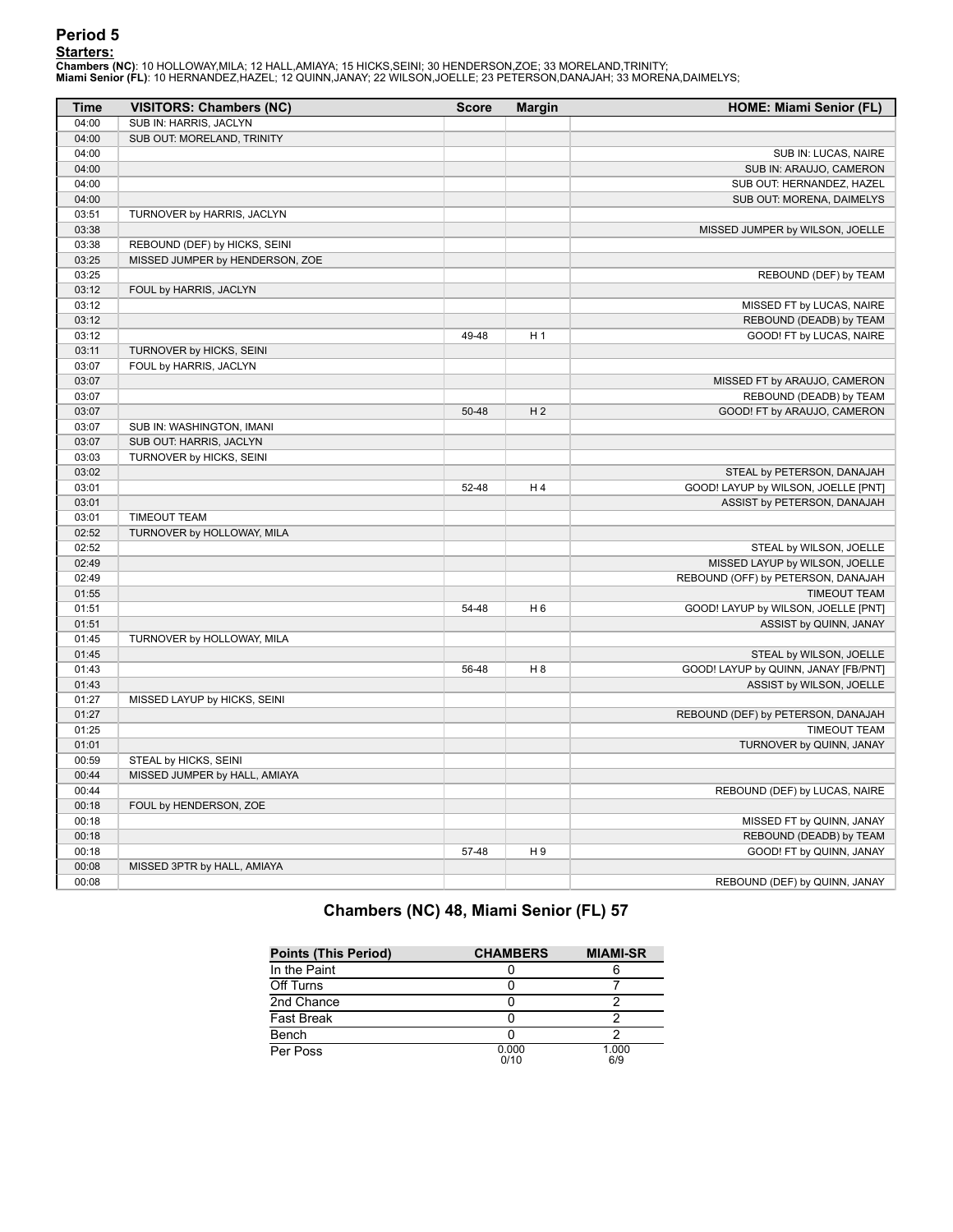## **Official Scoring/Possession Reference Chart Chambers (NC) vs Miami Senior (FL) Period 1 December 21, 2021 at Myrtle Beach (SC) Convention Center**



**Period 1**

#### **Starters:**

Chambers (NC): 10 HOLLOWAY,MILA; 12 HALL,AMIAYA; 15 HICKS,SEINI; 30 HENDERSON,ZOE; 33 MORELAND,TRINITY;<br>Miami Senior (FL): 10 HERNANDEZ,HAZEL; 12 QUINN,JANAY; 22 WILSON,JOELLE; 23 PETERSON,DANAJAH; 33 MORENA,DAIMELYS;

| <b>Time</b> | <b>VISITORS: Chambers (NC)</b>         | <b>Score</b> | <b>Margin</b>  | <b>HOME: Miami Senior (FL)</b>            |
|-------------|----------------------------------------|--------------|----------------|-------------------------------------------|
| 07:21       | GOOD! JUMPER by HICKS, SEINI [FB/PNT]  | $0 - 2$      | V <sub>2</sub> |                                           |
| 06:55       | GOOD! LAYUP by MORELAND, TRINITY [PNT] | $0 - 4$      | V <sub>4</sub> |                                           |
| 06:17       |                                        | $3 - 4$      | V <sub>1</sub> | GOOD! 3PTR by QUINN, JANAY                |
| 05:16       |                                        | $4 - 4$      | т              | GOOD! FT by MORENA, DAIMELYS              |
| 05:16       |                                        | $5-4$        | H <sub>1</sub> | GOOD! FT by MORENA, DAIMELYS              |
| 04:51       |                                        | $7-4$        | $H_3$          | GOOD! LAYUP by PETERSON, DANAJAH [FB/PNT] |
| 04:19       |                                        | $10 - 4$     | H <sub>6</sub> | GOOD! 3PTR by PETERSON, DANAJAH           |
| 03:11       |                                        | $12 - 4$     | H 8            | GOOD! JUMPER by MORENA, DAIMELYS          |
| 02:13       | GOOD! FT by HALL, AMIAYA               | $12 - 5$     | H <sub>7</sub> |                                           |
| 00:48       | GOOD! LAYUP by MORELAND, TRINITY [PNT] | $12 - 7$     | H <sub>5</sub> |                                           |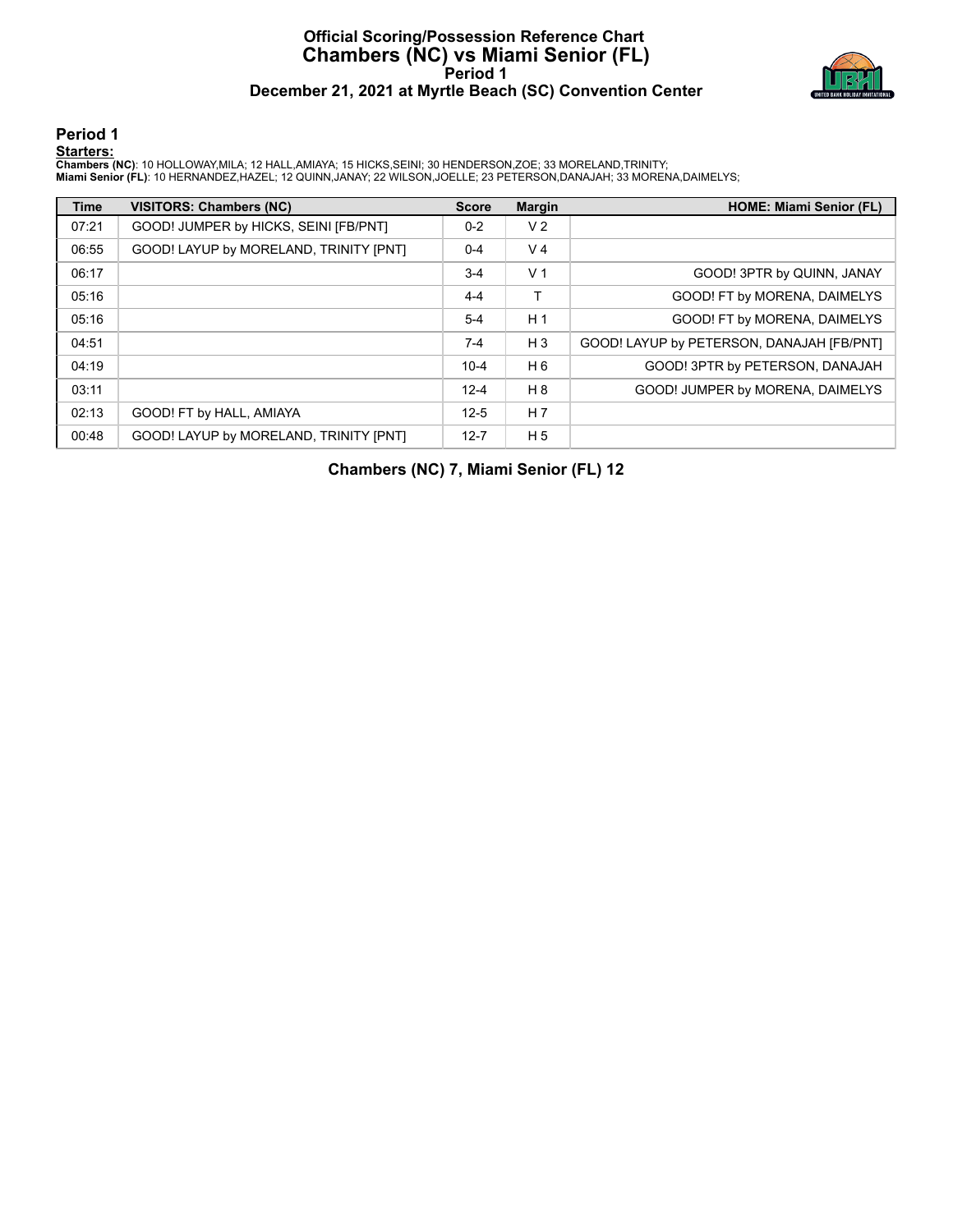## **Official Scoring/Possession Reference Chart Chambers (NC) vs Miami Senior (FL) Period 2 December 21, 2021 at Myrtle Beach (SC) Convention Center**



#### **Period 2**

**Starters:**

Chambers (NC): 10 HOLLOWAY,MILA; 12 HALL,AMIAYA; 15 HICKS,SEINI; 30 HENDERSON,ZOE; 33 MORELAND,TRINITY;<br>Miami Senior (FL): 10 HERNANDEZ,HAZEL; 12 QUINN,JANAY; 22 WILSON,JOELLE; 23 PETERSON,DANAJAH; 33 MORENA,DAIMELYS;

| <b>Time</b> | <b>VISITORS: Chambers (NC)</b>         | <b>Score</b> | <b>Margin</b>  | <b>HOME: Miami Senior (FL)</b>           |
|-------------|----------------------------------------|--------------|----------------|------------------------------------------|
| 07:51       | GOOD! LAYUP by HOLLOWAY, MILA [PNT]    | $12-9$       | H <sub>3</sub> |                                          |
| 07:22       | GOOD! FT by HOLLOWAY, MILA             | $12 - 10$    | H <sub>2</sub> |                                          |
| 06:59       | GOOD! LAYUP by MORELAND, TRINITY [PNT] | $12 - 12$    | $\mathsf{T}$   |                                          |
| 06:38       | GOOD! LAYUP by MORELAND, TRINITY [PNT] | $12 - 14$    | V <sub>2</sub> |                                          |
| 05:50       | GOOD! LAYUP by HARRIS, JACLYN [PNT]    | $12 - 16$    | V <sub>4</sub> |                                          |
| 05:17       |                                        | $14 - 16$    | V <sub>2</sub> | GOOD! LAYUP by ARAUJO, CAMERON [PNT]     |
| 04:35       |                                        | $16 - 16$    | T              | GOOD! JUMPER by LUCAS, NAIRE             |
| 04:22       | GOOD! FT by HENDERSON, ZOE             | $16 - 17$    | V <sub>1</sub> |                                          |
| 03:40       | GOOD! FT by MORELAND, TRINITY          | $16 - 18$    | V <sub>2</sub> |                                          |
| 03:14       | GOOD! FT by HARRIS, JACLYN             | $16-19$      | V <sub>3</sub> |                                          |
| 03:09       | GOOD! JUMPER by MORELAND, TRINITY      | $16 - 21$    | V <sub>5</sub> |                                          |
| 02:04       |                                        | 19-21        | V <sub>2</sub> | GOOD! 3PTR by QUINN, JANAY               |
| 01:44       | GOOD! LAYUP by MORELAND, TRINITY [PNT] | 19-23        | V <sub>4</sub> |                                          |
| 01:41       |                                        | $21 - 23$    | V <sub>2</sub> | GOOD! LAYUP by MORENA, DAIMELYS [PNT]    |
| 01:14       |                                        | 23-23        | T.             | GOOD! LAYUP by HERNANDEZ, HAZEL [FB/PNT] |
| 00:53       |                                        | 26-23        | $H_3$          | GOOD! 3PTR by HERNANDEZ, HAZEL           |
| 00:01       |                                        | $27-23$      | H4             | GOOD! FT by PETERSON, DANAJAH            |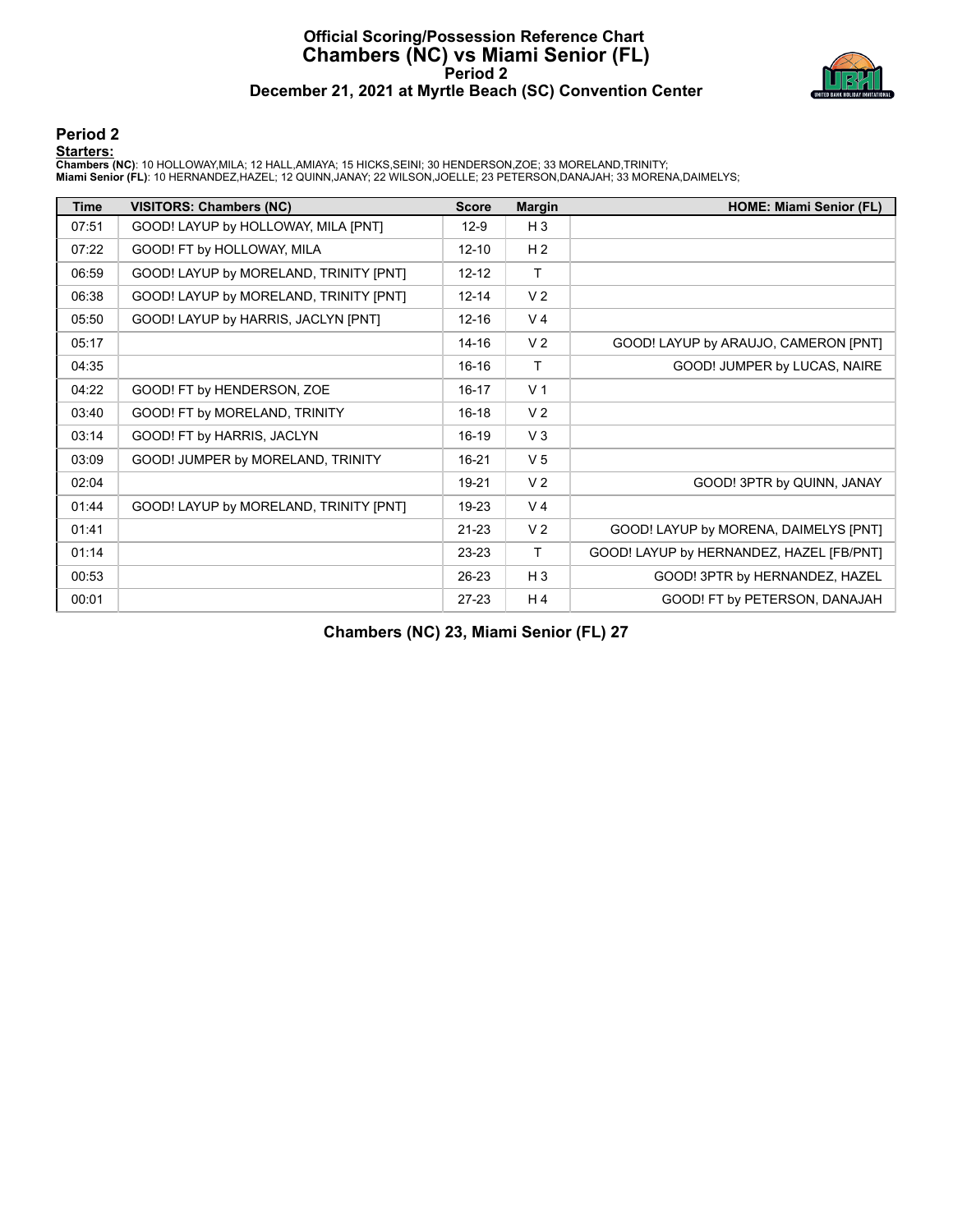## **Official Scoring/Possession Reference Chart Chambers (NC) vs Miami Senior (FL) Period 3 December 21, 2021 at Myrtle Beach (SC) Convention Center**



#### **Period 3**

#### **Starters:**

Chambers (NC): 10 HOLLOWAY,MILA; 12 HALL,AMIAYA; 15 HICKS,SEINI; 30 HENDERSON,ZOE; 33 MORELAND,TRINITY;<br>Miami Senior (FL): 10 HERNANDEZ,HAZEL; 12 QUINN,JANAY; 22 WILSON,JOELLE; 23 PETERSON,DANAJAH; 33 MORENA,DAIMELYS;

| <b>Time</b> | <b>VISITORS: Chambers (NC)</b>          | <b>Score</b> | <b>Margin</b>  | <b>HOME: Miami Senior (FL)</b>            |
|-------------|-----------------------------------------|--------------|----------------|-------------------------------------------|
| 06:22       |                                         | 29-23        | H 6            | GOOD! LAYUP by PETERSON, DANAJAH [FB/PNT] |
| 06:10       | GOOD! LAYUP by MORELAND, TRINITY [PNT]  | 29-25        | H <sub>4</sub> |                                           |
| 05:13       |                                         | $31 - 25$    | H <sub>6</sub> | GOOD! LAYUP by HERNANDEZ, HAZEL [FB/PNT]  |
| 04:32       | GOOD! LAYUP by HICKS, SEINI [PNT]       | $31 - 27$    | H <sub>4</sub> |                                           |
| 03:57       | GOOD! LAYUP by HOLLOWAY, MILA [PNT]     | $31 - 29$    | H <sub>2</sub> |                                           |
| 03:38       |                                         | 34-29        | H <sub>5</sub> | GOOD! 3PTR by PETERSON, DANAJAH           |
| 02:33       |                                         | 37-29        | H 8            | GOOD! 3PTR by ARAUJO, CAMERON             |
| 02:22       | GOOD! JUMPER by MORELAND, TRINITY [PNT] | $37 - 31$    | H <sub>6</sub> |                                           |
| 01:21       |                                         | 39-31        | H 8            | GOOD! JUMPER by WILSON, SYDNEY [FB/PNT]   |
| 00:57       | GOOD! LAYUP by MORELAND, TRINITY [PNT]  | 39-33        | H <sub>6</sub> |                                           |
| 00:30       | GOOD! LAYUP by HICKS, SEINI [FB/PNT]    | 39-35        | H <sub>4</sub> |                                           |
| 00:01       |                                         | 41-35        | H <sub>6</sub> | GOOD! LAYUP by MORENA, DAIMELYS [FB/PNT]  |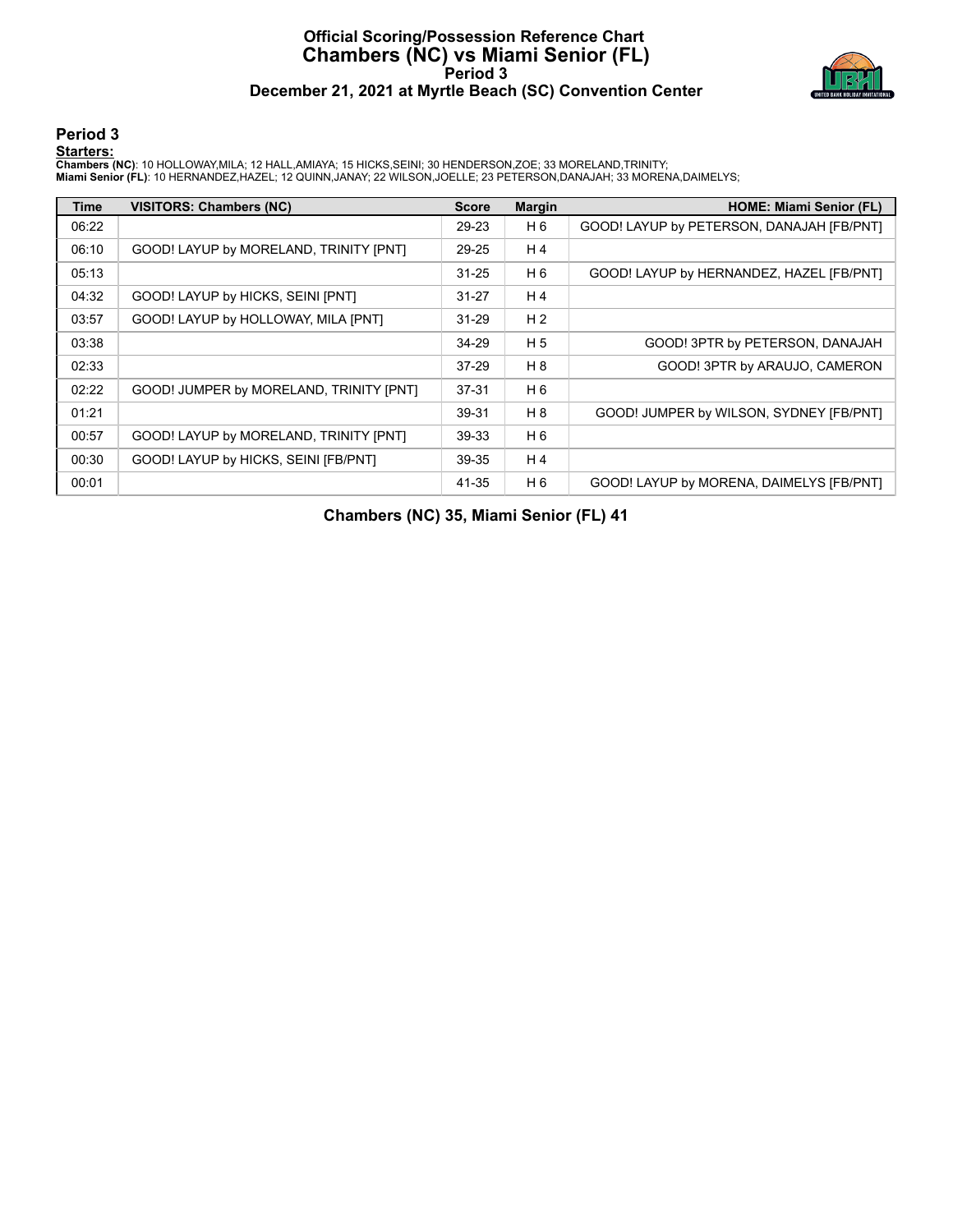## **Official Scoring/Possession Reference Chart Chambers (NC) vs Miami Senior (FL) Period 4 December 21, 2021 at Myrtle Beach (SC) Convention Center**



#### **Period 4**

#### **Starters:**

Chambers (NC): 10 HOLLOWAY,MILA; 12 HALL,AMIAYA; 15 HICKS,SEINI; 30 HENDERSON,ZOE; 33 MORELAND,TRINITY;<br>Miami Senior (FL): 10 HERNANDEZ,HAZEL; 12 QUINN,JANAY; 22 WILSON,JOELLE; 23 PETERSON,DANAJAH; 33 MORENA,DAIMELYS;

| Time  | <b>VISITORS: Chambers (NC)</b>            | <b>Score</b> | <b>Margin</b>  | <b>HOME: Miami Senior (FL)</b> |
|-------|-------------------------------------------|--------------|----------------|--------------------------------|
| 06:45 |                                           | 44-35        | H 9            | GOOD! 3PTR by QUINN, JANAY     |
| 05:40 |                                           | 45-35        | H 10           | GOOD! FT by QUINN, JANAY       |
| 05:33 | GOOD! LAYUP by WASHINGTON, IMANI [FB/PNT] | 45-37        | H 8            |                                |
| 05:14 | GOOD! FT by HOLLOWAY, MILA                | 45-38        | H <sub>7</sub> |                                |
| 04:20 | GOOD! LAYUP by HOLLOWAY, MILA [FB/PNT]    | 45-40        | H <sub>5</sub> |                                |
| 03:56 | GOOD! LAYUP by HICKS, SEINI [FB/PNT]      | 45-42        | $H_3$          |                                |
| 02:25 | GOOD! JUMPER by HOLLOWAY, MILA [PNT]      | 45-44        | H <sub>1</sub> |                                |
| 02:05 | GOOD! LAYUP by HALL, AMIAYA [PNT]         | 45-46        | V <sub>1</sub> |                                |
| 01:38 |                                           | 46-46        | T.             | GOOD! FT by PETERSON, DANAJAH  |
| 01:38 |                                           | 47-46        | H <sub>1</sub> | GOOD! FT by PETERSON, DANAJAH  |
| 01:22 | GOOD! LAYUP by HOLLOWAY, MILA [PNT]       | 47-48        | V <sub>1</sub> |                                |
| 00:06 |                                           | 48-48        | т              | GOOD! FT by LUCAS, NAIRE       |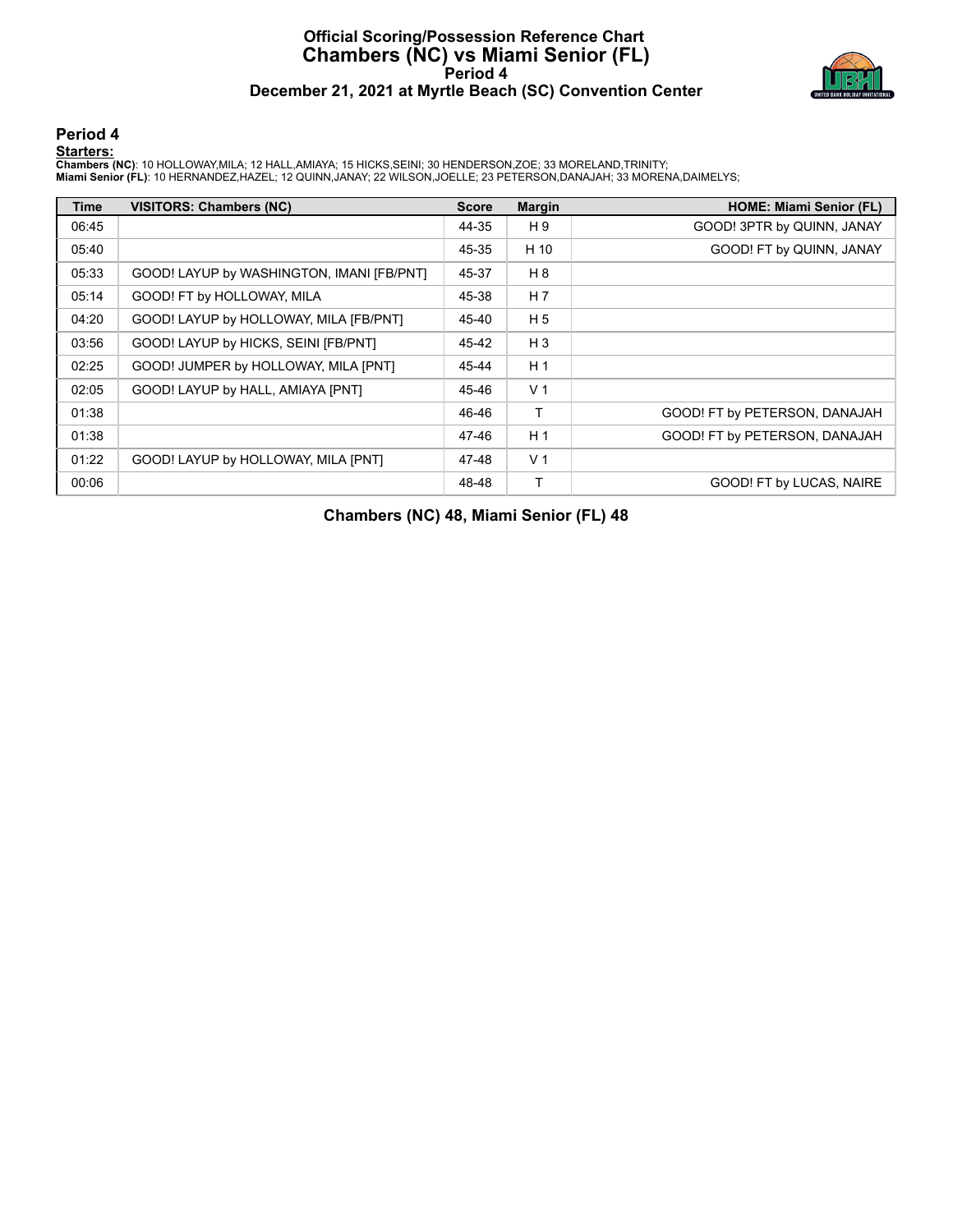## **Official Scoring/Possession Reference Chart Chambers (NC) vs Miami Senior (FL) Period 5 December 21, 2021 at Myrtle Beach (SC) Convention Center**



**Period 5**

#### **Starters:**

Chambers (NC): 10 HOLLOWAY,MILA; 12 HALL,AMIAYA; 15 HICKS,SEINI; 30 HENDERSON,ZOE; 33 MORELAND,TRINITY;<br>Miami Senior (FL): 10 HERNANDEZ,HAZEL; 12 QUINN,JANAY; 22 WILSON,JOELLE; 23 PETERSON,DANAJAH; 33 MORENA,DAIMELYS;

| <b>Time</b> | <b>VISITORS: Chambers (NC)</b> | <b>Score</b> | <b>Margin</b>  | <b>HOME: Miami Senior (FL)</b>       |
|-------------|--------------------------------|--------------|----------------|--------------------------------------|
| 03:12       |                                | 49-48        | H <sub>1</sub> | GOOD! FT by LUCAS, NAIRE             |
| 03:07       |                                | 50-48        | H <sub>2</sub> | GOOD! FT by ARAUJO, CAMERON          |
| 03:01       |                                | $52-48$      | H 4            | GOOD! LAYUP by WILSON, JOELLE [PNT]  |
| 01:51       |                                | 54-48        | H <sub>6</sub> | GOOD! LAYUP by WILSON, JOELLE [PNT]  |
| 01:43       |                                | 56-48        | H 8            | GOOD! LAYUP by QUINN, JANAY [FB/PNT] |
| 00:18       |                                | 57-48        | H 9            | GOOD! FT by QUINN, JANAY             |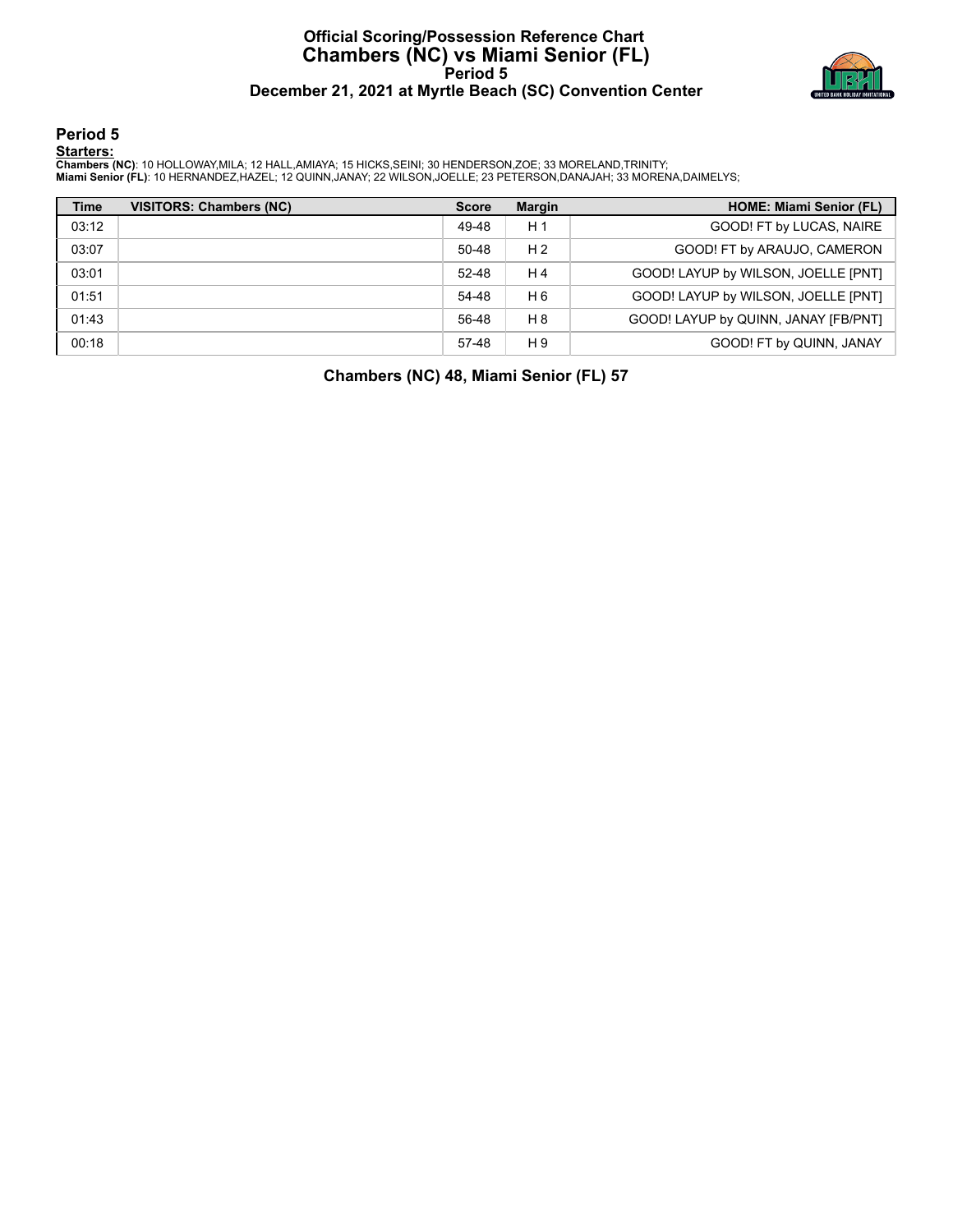#### **Official Substitutions Log Chambers (NC) vs Miami Senior (FL) Period 1 December 21, 2021 at Myrtle Beach (SC) Convention Center**



| December 21, 2021 at Myrtle Beach (SC) Convention Center |  |
|----------------------------------------------------------|--|
|----------------------------------------------------------|--|

| VISITORS: Chambers (NC)      | <b>Time</b> | <b>Score</b> | <b>HOME: Miami Senior (FL)</b> |
|------------------------------|-------------|--------------|--------------------------------|
| 10 HOLLOWAY, MILA            |             |              | 10 HERNANDEZ, HAZEL            |
| 12 HALL.AMIAYA               |             |              | 12 QUINN.JANAY                 |
| <b>15 HICKS.SEINI</b>        |             |              | 22 WILSON.JOELLE               |
| 30 HENDERSON.ZOE             |             |              | 23 PETERSON.DANAJAH            |
| 33 MORELAND, TRINITY         |             |              | 33 MORENA DAIMELYS             |
| SUB IN: 04 HARRIS.JACLYN     | 02:44       | $4 - 12$     |                                |
| SUB OUT: 12 HALL, AMIAYA     | 02:44       |              |                                |
| SUB IN: 12 HALL, AMIAYA      | 02:19       | $4 - 12$     |                                |
| SUB OUT: 15 HICKS.SEINI      | 02:19       |              |                                |
|                              | 02:13       | $5 - 12$     | SUB IN: ARAUJO.CAMERON         |
|                              | 02:13       |              | SUB OUT: HERNANDEZ, HAZEL      |
| SUB IN: 11 WASHINGTON, IMANI | 01:21       | $5 - 12$     |                                |
| SUB OUT: 30 HENDERSON.ZOE    | 01:21       |              |                                |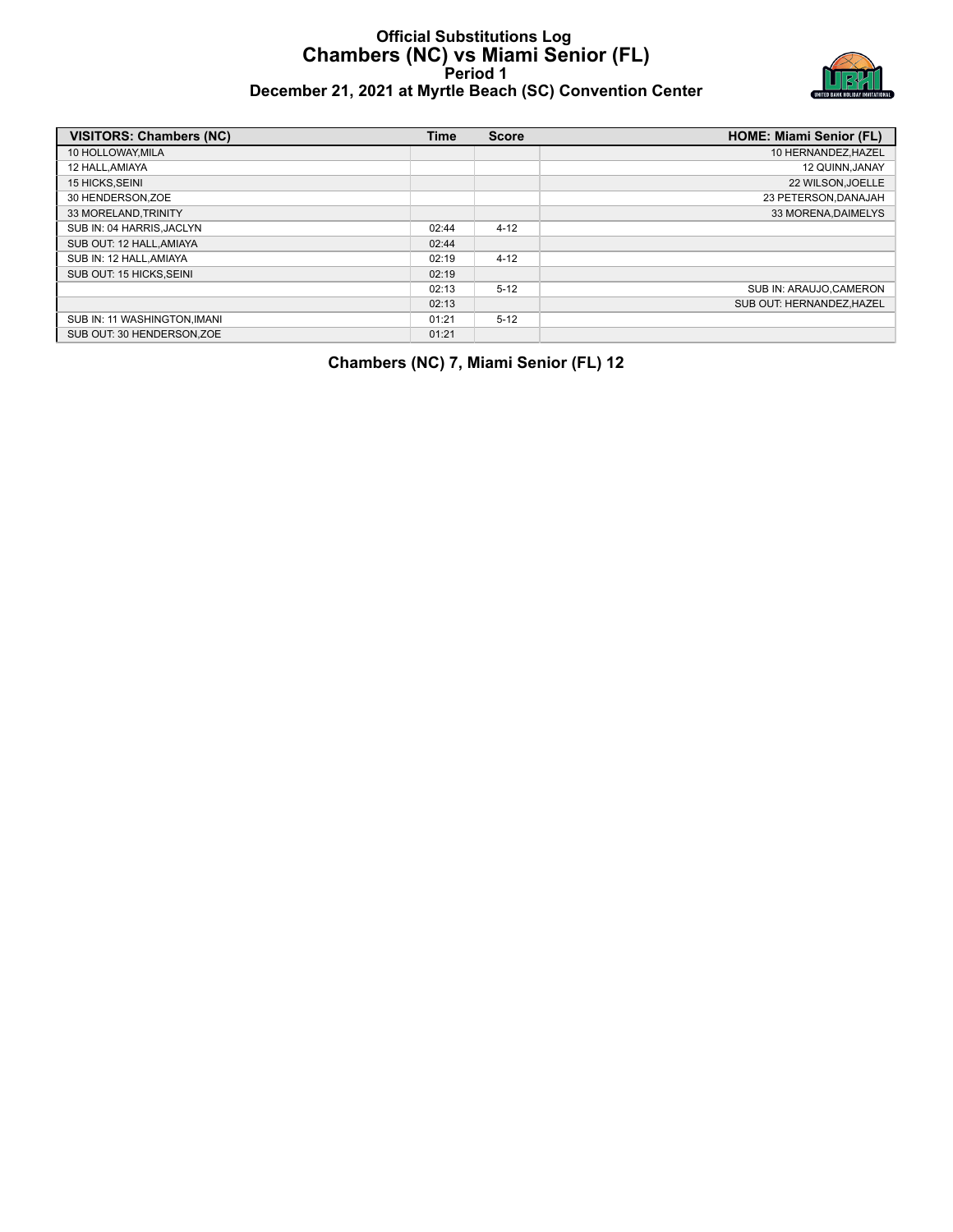

## **Official Substitutions Log Chambers (NC) vs Miami Senior (FL) Period 2 December 21, 2021 at Myrtle Beach (SC) Convention Center**

| <b>VISITORS: Chambers (NC)</b> | <b>Time</b> | <b>Score</b> | <b>HOME: Miami Senior (FL)</b> |
|--------------------------------|-------------|--------------|--------------------------------|
| 10 HOLLOWAY.MILA               |             |              | 10 HERNANDEZ.HAZEL             |
| 12 HALL, AMIAYA                |             |              | 12 QUINN, JANAY                |
| 15 HICKS, SEINI                |             |              | 22 WILSON, JOELLE              |
| 30 HENDERSON, ZOE              |             |              | 23 PETERSON, DANAJAH           |
| 33 MORELAND, TRINITY           |             |              | 33 MORENA, DAIMELYS            |
| SUB IN: 11 WASHINGTON, IMANI   | 07:44       | $9 - 12$     |                                |
| SUB IN: 04 HARRIS, JACLYN      | 07:44       |              |                                |
| SUB OUT: 12 HALL, AMIAYA       | 07:44       |              |                                |
| SUB OUT: 33 MORELAND, TRINITY  | 07:44       |              |                                |
|                                | 07:44       |              | SUB IN: ARAUJO, CAMERON        |
|                                | 07:44       |              | SUB IN: LINDSAY, ANNALISE      |
|                                | 07:44       |              | SUB IN: LUCAS, NAIRE           |
|                                | 07:44       |              | SUB IN: WILSON, SYDNEY         |
|                                | 07:44       |              | SUB OUT: HERNANDEZ, HAZEL      |
|                                | 07:44       |              | SUB OUT: QUINN, JANAY          |
|                                | 07:44       |              | SUB OUT: WILSON, JOELLE        |
|                                | 07:44       |              | SUB OUT: MORENA, DAIMELYS      |
| SUB IN: 33 MORELAND, TRINITY   | 07:22       | $10 - 12$    |                                |
| SUB OUT: 11 WASHINGTON, IMANI  | 07:22       |              |                                |
|                                | 05:36       | $16 - 12$    | SUB IN: QUINN, JANAY           |
|                                | 05:36       |              | SUB OUT: WILSON, SYDNEY        |
|                                | 03:40       | $18 - 16$    | SUB IN: WILSON, JOELLE         |
|                                | 03:40       |              | SUB IN: HERNANDEZ, HAZEL       |
|                                | 03:40       |              | SUB IN: MORENA, DAIMELYS       |
|                                | 03:40       |              | SUB OUT: ARAUJO, CAMERON       |
|                                | 03:40       |              | SUB OUT: LINDSAY, ANNALISE     |
|                                | 03:40       |              | SUB OUT: LUCAS, NAIRE          |
| SUB IN: 12 HALL, AMIAYA        | 03:25       | 18-16        |                                |
| SUB OUT: 15 HICKS, SEINI       | 03:25       |              |                                |
|                                | 03:25       |              | SUB IN: NOVOA, KATHERYN        |
|                                | 03:25       |              | SUB OUT: PETERSON, DANAJAH     |
| SUB IN: 11 WASHINGTON, IMANI   | 01:13       | 23-23        |                                |
| SUB OUT: 33 MORELAND, TRINITY  | 01:13       |              |                                |
|                                | 01:13       |              | SUB IN: PETERSON, DANAJAH      |
|                                | 01:13       |              | SUB IN: ARAUJO, CAMERON        |
|                                | 01:13       |              | SUB OUT: MORENA, DAIMELYS      |
|                                | 01:13       |              | SUB OUT: QUINN, JANAY          |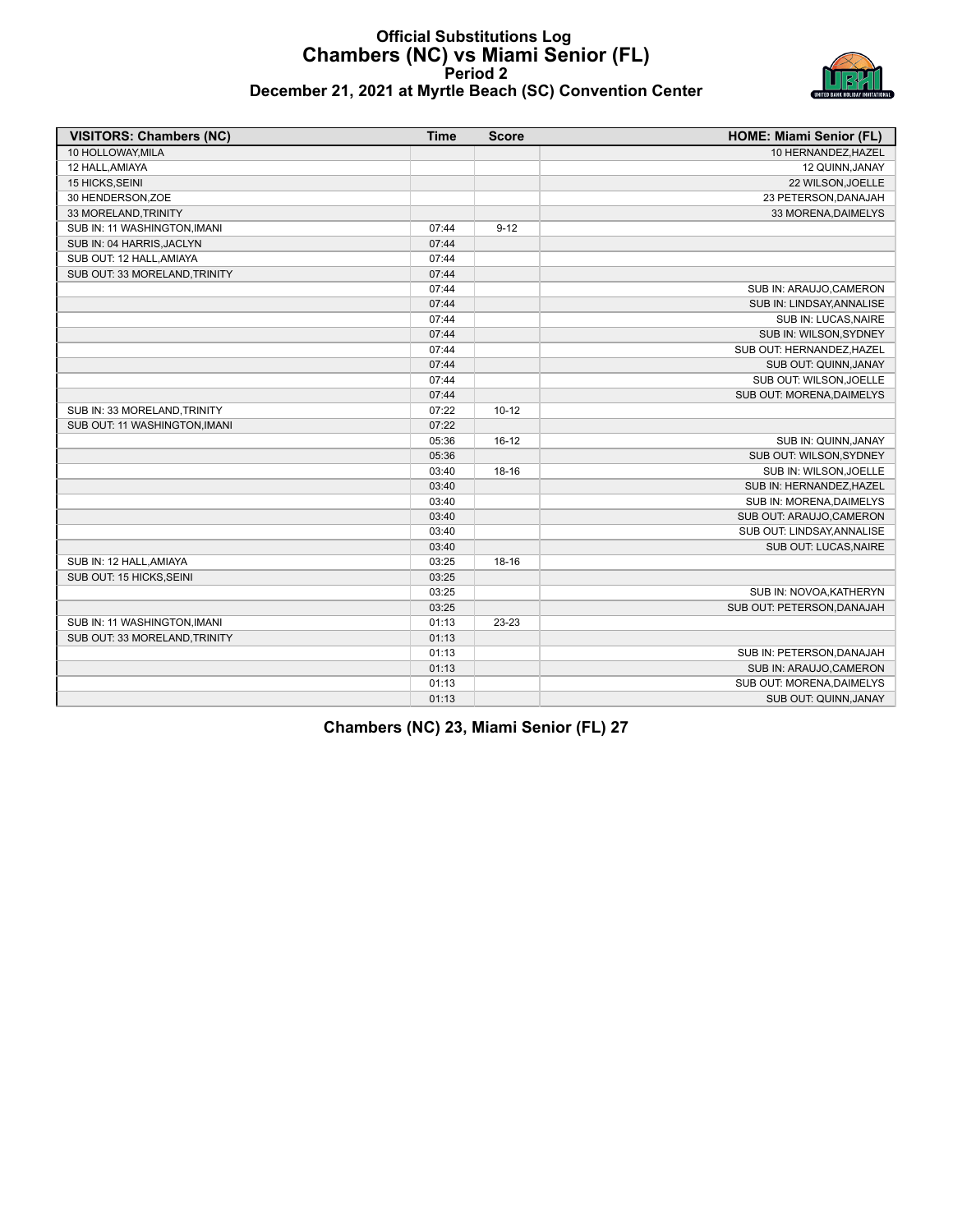## **Official Substitutions Log Chambers (NC) vs Miami Senior (FL) Period 3 December 21, 2021 at Myrtle Beach (SC) Convention Center**



| <b>VISITORS: Chambers (NC)</b> | <b>Time</b> | <b>Score</b>             | <b>HOME: Miami Senior (FL)</b> |
|--------------------------------|-------------|--------------------------|--------------------------------|
| 10 HOLLOWAY, MILA              |             |                          | 10 HERNANDEZ, HAZEL            |
| 12 HALL, AMIAYA                |             |                          | 12 QUINN, JANAY                |
| 15 HICKS, SEINI                |             |                          | 22 WILSON, JOELLE              |
| 30 HENDERSON, ZOE              |             |                          | 23 PETERSON, DANAJAH           |
| 33 MORELAND, TRINITY           |             |                          | 33 MORENA, DAIMELYS            |
| SUB IN: 04 HARRIS, JACLYN      | 08:00       | $\overline{\phantom{a}}$ |                                |
| SUB OUT: 30 HENDERSON, ZOE     | 08:00       |                          |                                |
| SUB IN: 30 HENDERSON, ZOE      | 06:20       | 23-29                    |                                |
| SUB OUT: 12 HALL, AMIAYA       | 06:20       |                          |                                |
|                                | 03:24       | 29-34                    | SUB IN: FENELON, DUMLYA        |
|                                | 03:24       |                          | SUB IN: WILSON, SYDNEY         |
|                                | 03:24       |                          | SUB IN: ARAUJO, CAMERON        |
|                                | 03:24       |                          | SUB OUT: HERNANDEZ, HAZEL      |
|                                | 03:24       |                          | SUB OUT: QUINN, JANAY          |
|                                | 03:24       |                          | SUB OUT: WILSON.JOELLE         |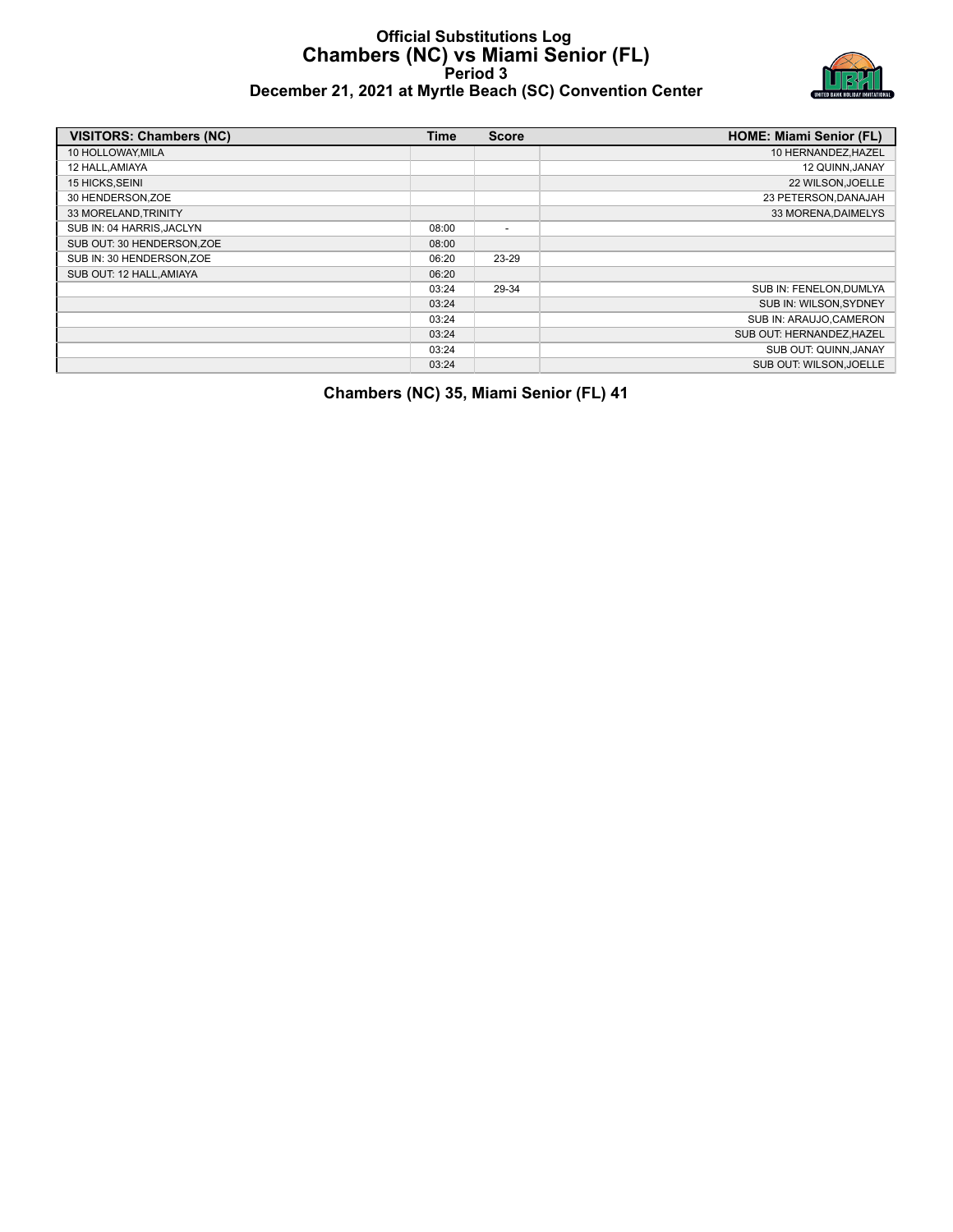## **Official Substitutions Log Chambers (NC) vs Miami Senior (FL) Period 4 December 21, 2021 at Myrtle Beach (SC) Convention Center**



| <b>VISITORS: Chambers (NC)</b> | <b>Time</b> | <b>Score</b>             | <b>HOME: Miami Senior (FL)</b> |
|--------------------------------|-------------|--------------------------|--------------------------------|
| 10 HOLLOWAY.MILA               |             |                          | 10 HERNANDEZ, HAZEL            |
| 12 HALL, AMIAYA                |             |                          | 12 QUINN, JANAY                |
| 15 HICKS, SEINI                |             |                          | 22 WILSON, JOELLE              |
| 30 HENDERSON, ZOE              |             |                          | 23 PETERSON, DANAJAH           |
| 33 MORELAND, TRINITY           |             |                          | 33 MORENA, DAIMELYS            |
| SUB IN: 11 WASHINGTON, IMANI   | 08:00       | $\overline{\phantom{a}}$ |                                |
| SUB OUT: 12 HALL, AMIAYA       | 08:00       |                          |                                |
|                                | 08:00       |                          | SUB IN: ARAUJO, CAMERON        |
|                                | 08:00       |                          | SUB IN: LUCAS, NAIRE           |
|                                | 08:00       |                          | SUB IN: NOVOA, KATHERYN        |
|                                | 08:00       |                          | SUB OUT: HERNANDEZ, HAZEL      |
|                                | 08:00       |                          | SUB OUT: PETERSON, DANAJAH     |
|                                | 08:00       |                          | SUB OUT: MORENA, DAIMELYS      |
| SUB IN: 12 HALL, AMIAYA        | 07:32       |                          |                                |
| SUB OUT: 33 MORELAND, TRINITY  | 07:32       |                          |                                |
| SUB IN: 33 MORELAND, TRINITY   | 06:19       | 35-44                    |                                |
| SUB OUT: 12 HALL, AMIAYA       | 06:19       |                          |                                |
| SUB IN: 12 HALL, AMIAYA        | 05:40       | 35-45                    |                                |
| SUB OUT: 33 MORELAND. TRINITY  | 05:40       |                          |                                |
|                                | 05:40       |                          | SUB IN: LINDSAY, ANNALISE      |
|                                | 05:40       |                          | SUB OUT: LUCAS, NAIRE          |
| SUB IN: 04 HARRIS, JACLYN      | 05:14       | 38-45                    |                                |
| SUB OUT: 11 WASHINGTON, IMANI  | 05:14       |                          |                                |
|                                | 04:19       | 40-45                    | SUB IN: LUCAS, NAIRE           |
|                                | 04:19       |                          | SUB IN: PETERSON, DANAJAH      |
|                                | 04:19       |                          | SUB OUT: LINDSAY, ANNALISE     |
|                                | 04:19       |                          | SUB OUT: NOVOA, KATHERYN       |